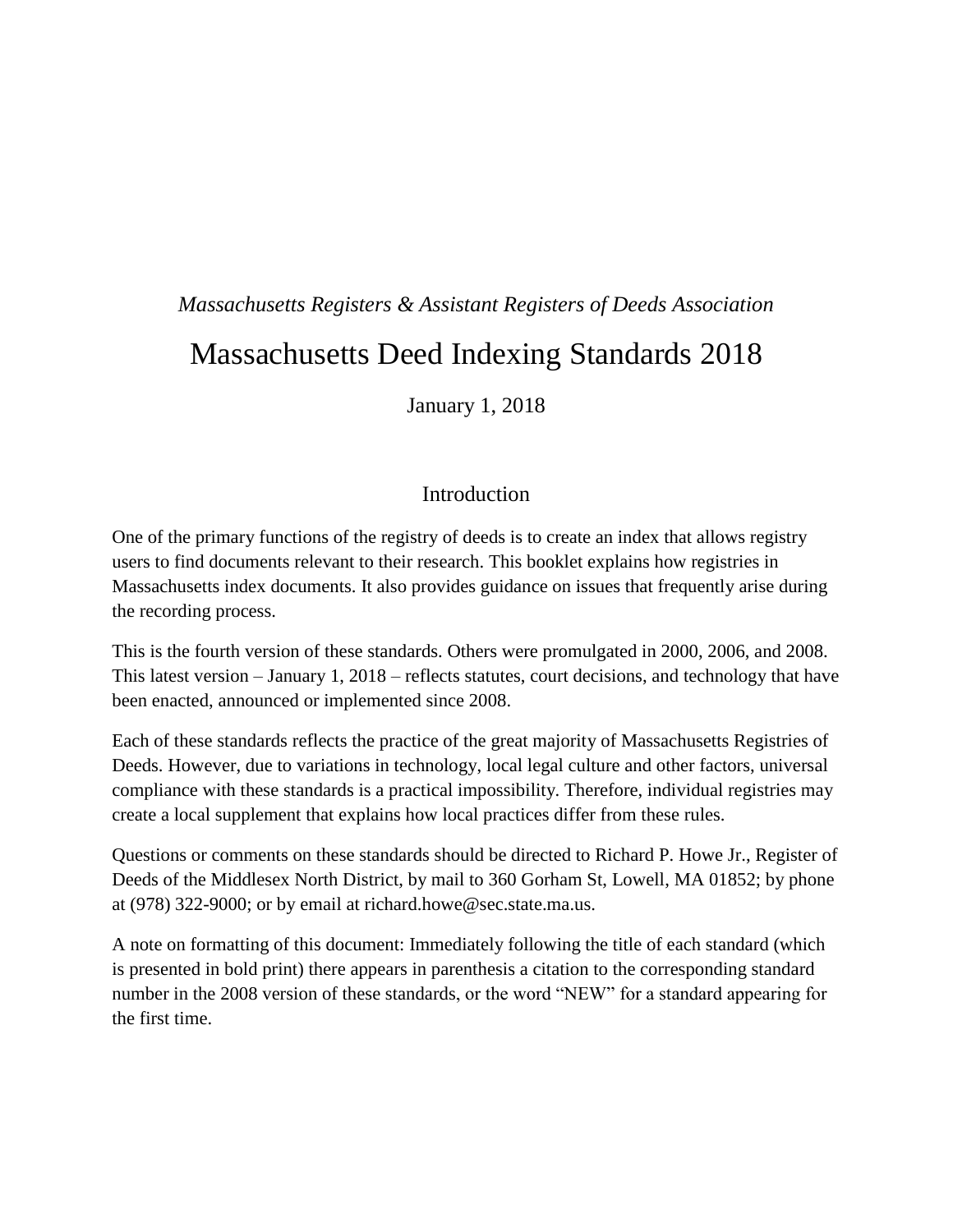# Table of Contents

| <u>Sec</u> | <b>Subsec</b>      | <b>Topic</b>                                         | Page                                       |
|------------|--------------------|------------------------------------------------------|--------------------------------------------|
| 1          |                    | <b>Indexing Names and Addresses</b>                  | 1                                          |
|            | $1 - 1$            | Index as Presented in Document                       | 1                                          |
|            | $1 - 2$            | <b>Abbreviations in Names</b>                        | 1                                          |
|            |                    | 1-3 Abbreviations in Addresses                       | 1                                          |
|            |                    | 1-4 Address as Name                                  | 1                                          |
|            |                    | 1-5 Also Known As/Formerly Known As                  | 1                                          |
|            | $1-6$              | <b>Business Using Human Name</b>                     | 1                                          |
|            | $1 - 7$            | Condominium Unit Number in Address                   | $\mathbf{1}$                               |
|            | $1 - 8$            | Degrees and Certifications                           | $\overline{c}$                             |
|            | $1-9$              | Estates                                              | $\begin{array}{c} 2 \\ 2 \\ 2 \end{array}$ |
|            | $1 - 10$           | <b>Government Names</b>                              |                                            |
|            | $1 - 11$           | <b>Hyphenated Names</b>                              |                                            |
|            | $1 - 12$           | Lineage Suffix                                       | $\frac{2}{2}$                              |
|            | $1 - 13$           | MERS or Mortgage Electronic Registration Systems Inc |                                            |
|            | $1 - 14$           | Middle Names                                         | $\overline{c}$                             |
|            | $1 - 15$           | Mount or MT                                          |                                            |
|            | $1 - 16$           | Multiple Last Names – No Hyphen                      |                                            |
|            | $1 - 17$           | <b>Non-Traditional Names</b>                         |                                            |
|            | $1 - 18$<br>$1-19$ | Numbers in Names<br>Prefixes                         |                                            |
|            |                    | 1-20 Punctuation Marks                               |                                            |
|            |                    | 1-21 Saint or ST                                     | $22222$<br>$333$                           |
|            | 1-22 The           |                                                      |                                            |
|            |                    | 1-23 Trusts and Trustees                             | 3                                          |
|            |                    | 1-24 Van                                             | 3                                          |
|            |                    |                                                      |                                            |
| 2          |                    | Acknowledgements                                     | $\mathfrak{Z}$                             |
|            | $2 - 1$            | Acknowledgement Required                             | 3                                          |
|            | $2 - 2$            | Affidavits                                           | $\overline{\mathbf{4}}$                    |
|            | $2 - 3$            | <b>Modification of Mortgage</b>                      | $\overline{\mathbf{4}}$                    |
|            | $2 - 4$            | Notary Stamp and Seal                                | $\overline{4}$                             |
|            | $2 - 5$            | One or More Grantors                                 | $\overline{4}$                             |
|            | $2-6$              | Out of State Acknowledgement                         | 4                                          |
|            | $2 - 7$            | Out of Country Acknowledgement                       | 4                                          |
|            | $2 - 8$            | Sufficiency of Acknowledgement                       | 4                                          |
|            |                    |                                                      |                                            |
| 3          | Apostille          |                                                      | 5                                          |
|            | $3-1$              | How Obtained                                         | 5                                          |
| 4          |                    | <b>Attorney Affidavit</b>                            | 5                                          |
|            | 4-1                | MGL c.183, s.5B                                      | 5                                          |
|            |                    |                                                      |                                            |
| 5          |                    | Changes to Index                                     | 5                                          |
|            | $5 - 1$            | Record of Changes                                    | 5                                          |
|            |                    |                                                      |                                            |
| 6          |                    | <b>Confirmatory Documents</b>                        | 5                                          |
|            | $6 - 1$            | <b>Explanation Included</b>                          | 5                                          |
|            | $6 - 2$            | Re-Recording a Document                              | 5                                          |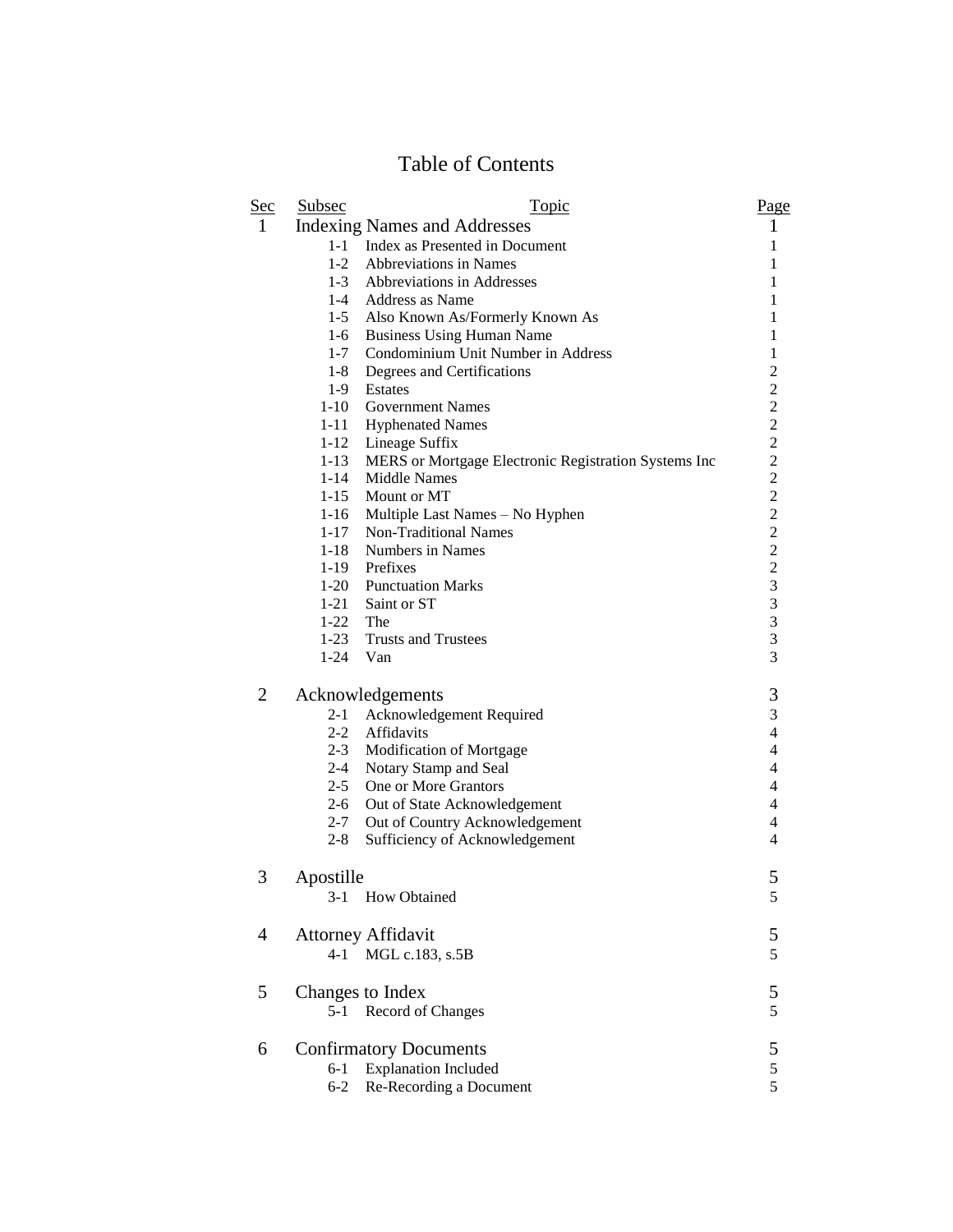| 7  | <b>Conservation Restriction</b> |                                                        | 6      |
|----|---------------------------------|--------------------------------------------------------|--------|
|    | $7-1$                           | Authority                                              | 6      |
|    | $7 - 2$                         | Indexed and Charged as Single Document                 | 6      |
| 8  | Copies                          |                                                        | 6      |
|    | $8 - 1$                         | <b>Certified Copies</b>                                | 6      |
|    | $8 - 2$                         | <b>Electronically Transmitted Government Documents</b> | 6      |
|    | $8-3$                           | Marginal References on Certified Copies                | 6      |
|    | $8-4$                           | Original Documents                                     | 6      |
| 9  | Deeds                           |                                                        | 6      |
|    | $9-1$                           | <b>Consideration in Deeds</b>                          | 6      |
|    | $9-2$                           | <b>Grantee Address</b>                                 | 7      |
|    |                                 | 9-3 Property Address on Document                       | $\tau$ |
|    | $9-4$                           | Sufficiency of Property Description                    | 7      |
|    | $9 - 5$                         | Tenants by the Entirety                                | 7      |
| 10 |                                 | Deed of Distribution                                   | 7      |
|    |                                 | 10-1 Indexing                                          | $\tau$ |
|    |                                 | 10-2 Property Description                              | 7      |
|    |                                 | 10-3 Purpose                                           | $\tau$ |
|    |                                 | 10-4 Recording                                         | $\tau$ |
|    | $10-5$                          | Registered Land                                        | 7      |
| 11 |                                 | Deeds Excise Tax                                       | 8      |
|    |                                 | 11-1 Abatement                                         | 8      |
|    |                                 | 11-2 Assumed Mortgage                                  | 8      |
|    |                                 | 11-3 Deed in Lieu of Foreclosure                       | 8      |
|    |                                 | 11-4 Divorce: Division of Marital Assets               | 8      |
|    |                                 | 11-5 Exemptions from Deeds Excise Tax                  | 8      |
|    |                                 | 11-6 Imposition of Tax                                 | 8      |
|    |                                 | 11-7 Martha's Vineyard and Nantucket Land Bank         | 8      |
|    |                                 | 11-8 Nominee Trusts                                    | 8      |
|    |                                 | 11-9 Partition of Jointly Held Property                | 8      |
|    |                                 | 11-10 Register of Deeds/Refusal to Record              | 9      |
|    | $11 - 11$                       | Tax Already Paid                                       | 9      |
| 12 | Divorce                         |                                                        | 9      |
|    | $12-1$                          | Divorce and Deeds Excise Tax                           | 9      |
|    | $12 - 2$                        | Divorce Decree: Transfer of Title                      | 9      |
|    |                                 |                                                        |        |
| 13 |                                 | <b>Electronic Recording</b>                            | 9      |
|    | $13 - 1$                        | Application of Deeds Indexing Standards                | 9      |
|    | $13 - 2$                        | Documents Ineligible for Electronic Recording          | 9      |
|    | $13-3$                          | Land Bank: Dukes and Nantucket                         | 9      |
|    | $13-4$                          | Original Documents                                     | 9      |
|    | $13-5$                          | Submitter Eligibility                                  | 10     |
|    | $13-6$                          | Registered Land                                        | 10     |
| 14 | Foreclosures                    |                                                        | 10     |
|    | $14-1$                          | Mortgagee's Deed and Affidavit                         | 10     |
| 15 |                                 | <b>Foreign Language Documents</b>                      | 10     |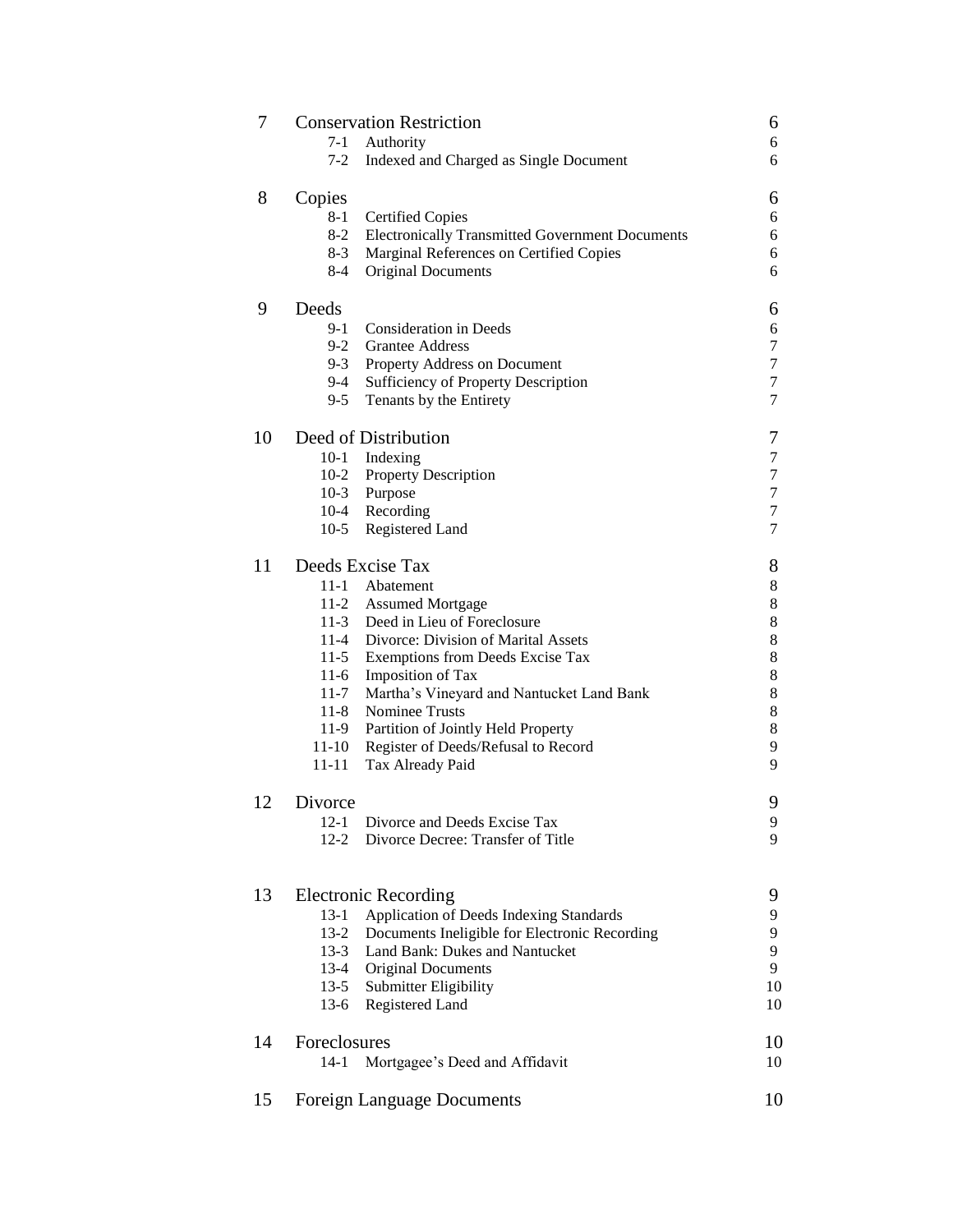|    | $15-1$                             | <b>Translation Required</b>                     | 10       |
|----|------------------------------------|-------------------------------------------------|----------|
| 16 | Formatting Standards for Documents | 11                                              |          |
|    | $16-1$                             | <b>Document Formatting</b>                      | 11       |
| 17 | Homestead                          |                                                 |          |
|    | $17-1$                             | <b>Both Names Acknowledged</b>                  | 11       |
|    | $17 - 2$                           | Elderly and Disabled Homestead                  | 11       |
|    | $17-3$                             | Manner of Execution                             | 11       |
|    | $17 - 4$                           | Not Created by Deed                             | 12       |
|    |                                    | 17-5 Related Party Deeds                        | 12       |
|    | $17-6$                             | <b>Termination of Homestead</b>                 | 12       |
| 18 | Liens                              |                                                 | 12       |
|    | $18-1$                             | Judicial Authorization Required                 | 12       |
|    | $18-2$                             | Attachment                                      | 12       |
|    | 18-3                               | <b>Bankruptcy Court Order</b>                   | 12       |
|    | 18-4                               | Certified Copy of Complaint                     | 12       |
|    | $18-5$                             | Clerk's Certificate                             | 12       |
|    | 18-6                               | Condominium Lien                                | 13       |
|    |                                    | 18-7 Death                                      | 13       |
|    | 18-8                               | <b>Dissolution of Attachment</b>                | 13       |
|    | 18-9                               | Execution                                       | 13       |
|    | $18 - 10$                          | Execution Made Void by Operation of Law         | 13       |
|    | 18-11                              | <b>Expiration of Attachment</b>                 | 13       |
|    | 18-12                              | <b>Federal Court Judgments</b>                  | 13       |
|    | 18-13                              | Federal Tax Lien                                | 13       |
|    | 18-14                              | Homeowners' Associations                        | 13       |
|    | $18 - 15$                          | Judgments                                       | 14       |
|    | $18-16$                            | Lis Pendens<br>18-17 Massachusetts Tax Lien     | 14<br>14 |
|    | 18-18                              | Mechanic's Lien                                 | 14       |
|    |                                    | 18-19 Medicaid Lien                             | 14       |
|    | $18 - 20$                          | Out of State Liens                              | 14       |
|    |                                    |                                                 |          |
| 19 |                                    | <b>Multifunctional/Multiple Documents</b>       | 14       |
|    | 19-1                               | Multiple Fees for Single Documents              | 14       |
|    | $19-2$                             | Multiple Documents Attached as Exhibits         | 14       |
| 20 | Plans                              |                                                 | 15       |
|    | $20-1$                             | <b>Amended Plans</b>                            | 15       |
|    | $20 - 2$                           | <b>Condominium Floor Plans</b>                  | 15       |
|    | $20 - 3$                           | Municipal Lien Certificates & Subdivision Plans | 15       |
|    | $20 - 4$                           | <b>Attached to Document</b>                     | 15       |
|    | $20-5$                             | <b>Plan Regulations</b>                         | 15       |
|    | $20-6$                             | Requirements for Recording                      | 16       |
|    | $20 - 7$                           | <b>Subdivision Control File</b>                 | 16       |
| 21 |                                    | Purchase and Sale Agreement                     | 16       |
|    | 21-1                               | Recording Purchase and Sale Agreement           | 16       |
| 22 | Redaction                          |                                                 | 16       |
|    | 22-1                               | Redacting Portions of Documents                 | 16       |
|    |                                    |                                                 |          |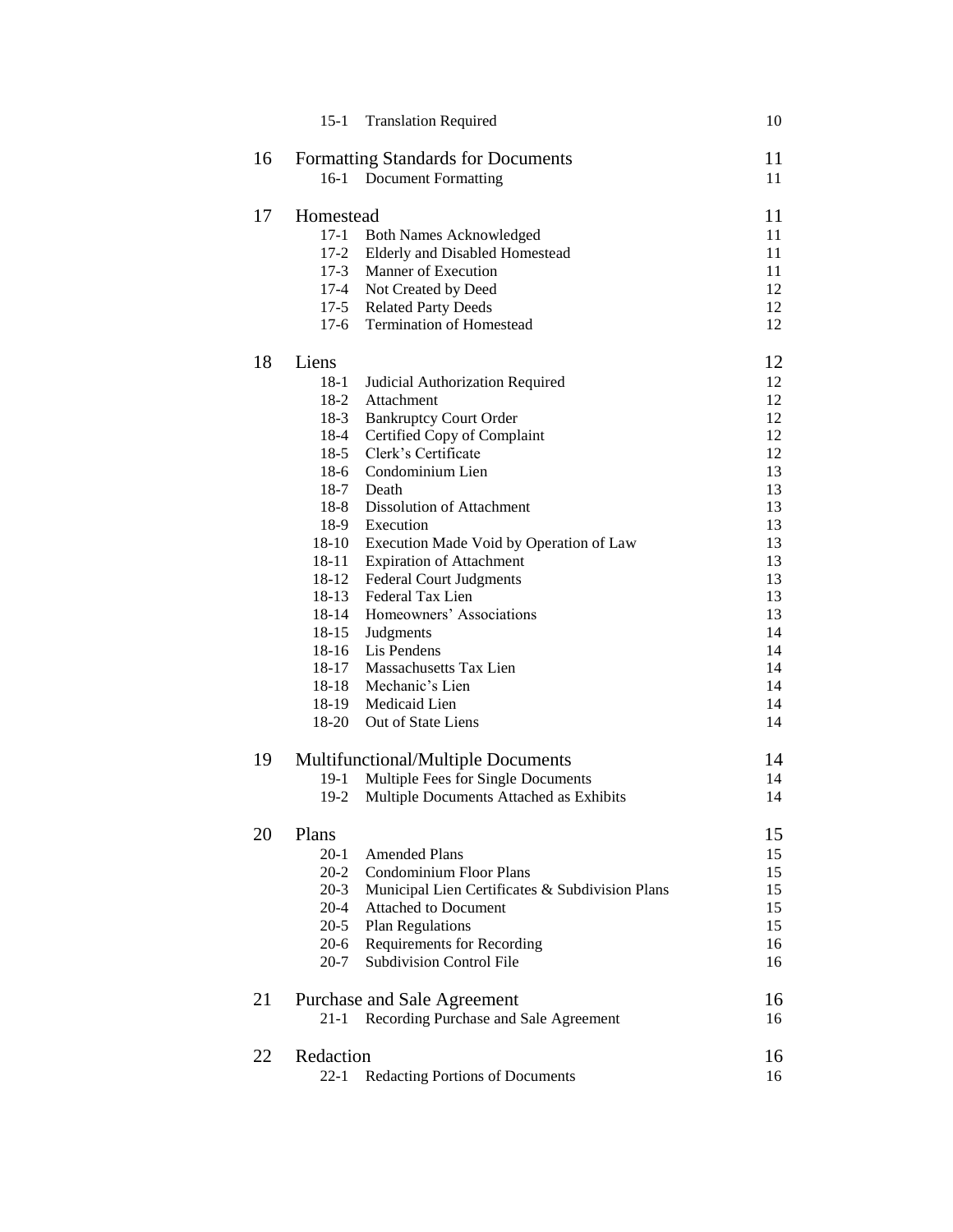| 23 | Registered Land                |                                                 | 17 |
|----|--------------------------------|-------------------------------------------------|----|
|    | 23-1                           | Application of Deed Indexing Standards          | 17 |
|    | $23-2$                         | Erroneous Recording of Registered Land          | 17 |
|    | $23-3$                         | Land Court Guidelines                           | 17 |
|    | $23-4$                         | Registered Land Explained                       | 17 |
| 24 | <b>Social Security Numbers</b> |                                                 | 17 |
|    | $24-1$                         | Redaction of Previously Recorded Document       | 17 |
|    | $24-2$                         | Social Security Numbers Not Recorded            | 17 |
|    | $24-3$                         | Tax Liens: Redaction of Social Security Numbers | 17 |
| 25 | Time of Recording              |                                                 | 17 |
|    | 25-1                           | Deemed to be Recorded                           | 17 |
| 26 | <b>Trusts</b>                  |                                                 | 18 |
|    | 26-1                           | Certificate of Trust                            | 18 |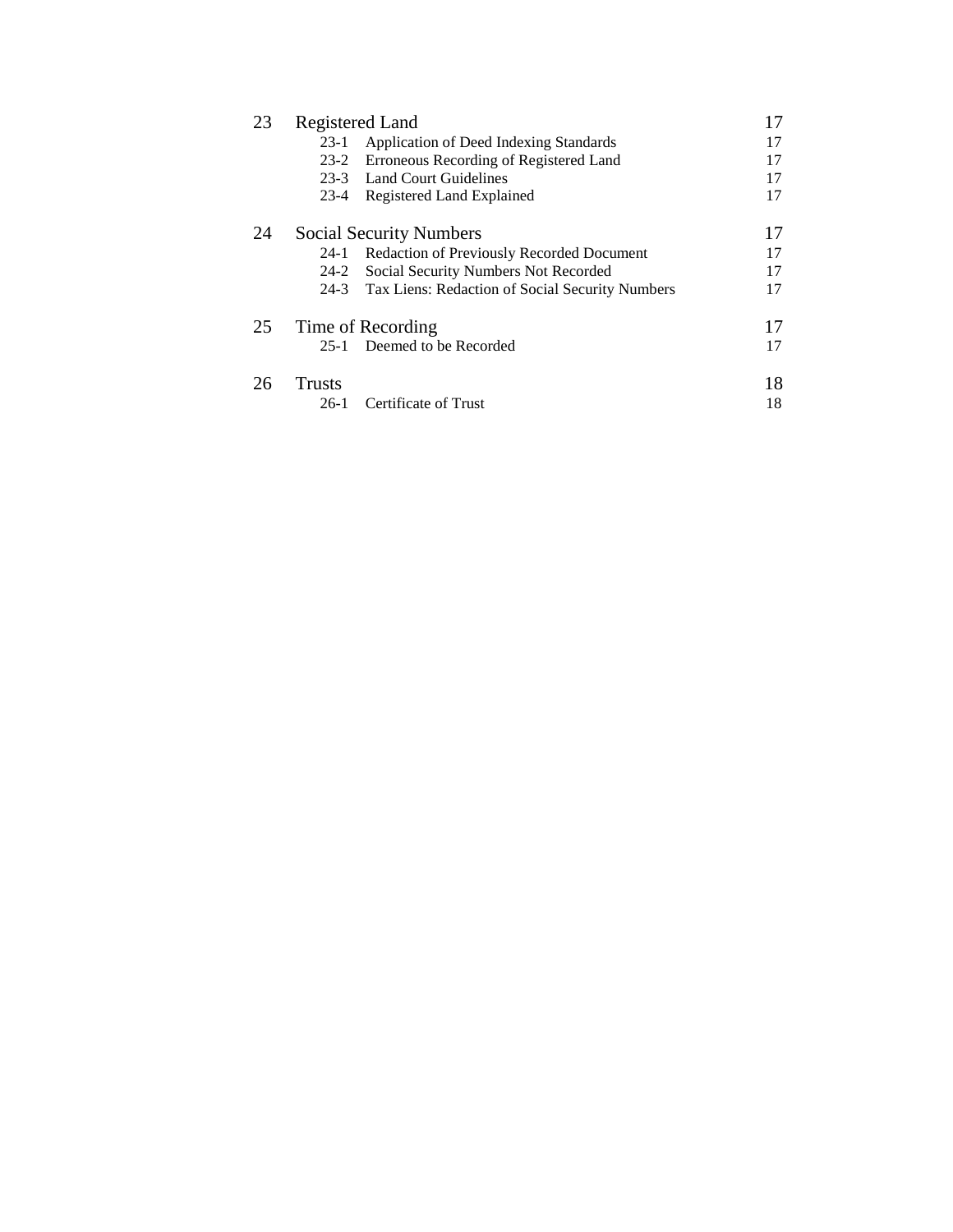#### Massachusetts Deeds Indexing Standards 2018

1. Indexing Names and Addresses

**1-1. Index as Presented in Document** – *(NEW)* Unless stated otherwise in these standards, names and addresses shall be entered in the registry index as they appear in the document being recorded.

**1-2. Abbreviations in Names**  $-(1-2)$  The following words must be abbreviated as indicated when included in a name unless the word comes first in the name in which case it is spelled out:

| And                                  | &               |
|--------------------------------------|-----------------|
| Company                              | CO              |
| Companies                            | CO <sup>1</sup> |
| Corporation                          | <b>CORP</b>     |
| Department                           | <b>DEPT</b>     |
| Incorporated                         | <b>INC</b>      |
| Limited                              | <b>LTD</b>      |
| <b>Limited Liability Company</b>     | <b>LLC</b>      |
| <b>Limited Liability Partnership</b> | <b>LLP</b>      |
| <b>Limited Partnership</b>           | LP              |

**1-3. Abbreviations in Addresses** – *(3-1)* The following words must be abbreviated when used in an address:

| Avenue        | <b>AVE</b> |
|---------------|------------|
| Boulevard     | <b>BLV</b> |
| Circle        | <b>CIR</b> |
| Drive         | DR         |
| Lane          | LN         |
| Parkway       | <b>PKW</b> |
| Place         | PL.        |
| Road          | <b>RD</b>  |
| Square        | SQ         |
| <b>Street</b> | <b>ST</b>  |
| Terrace       | <b>TER</b> |
| Turnpike      | <b>TPK</b> |
|               |            |

**1-4. Address as Name** – *(1-2)* A street name that is used as the name of an entity shall not be abbreviated. EX. First Street Realty Trust indexed as FIRST STREET REALTY TRUST.

**1-5. Also/Formerly Known As** – *(1-3)* When a person is known by more than one name, enter each name as if it belonged to a separate person. Do not include the abbreviations aka or fka in the index.

**1-6. Business Using Human Name** – *(1-5)* A human name used as the name of a business should be entered in the order presented. EX. John Jones Construction is indexed JOHN JONES CONSTRUCTION.

**1-7. Condominium Unit Number in Address** – (3-2) – A condominium unit number is part of a property's address and shall be entered in the index. Check with individual registries to determine which field of the index contains the unit number. Some enter it in the street name field following the name of the street; others in the description field.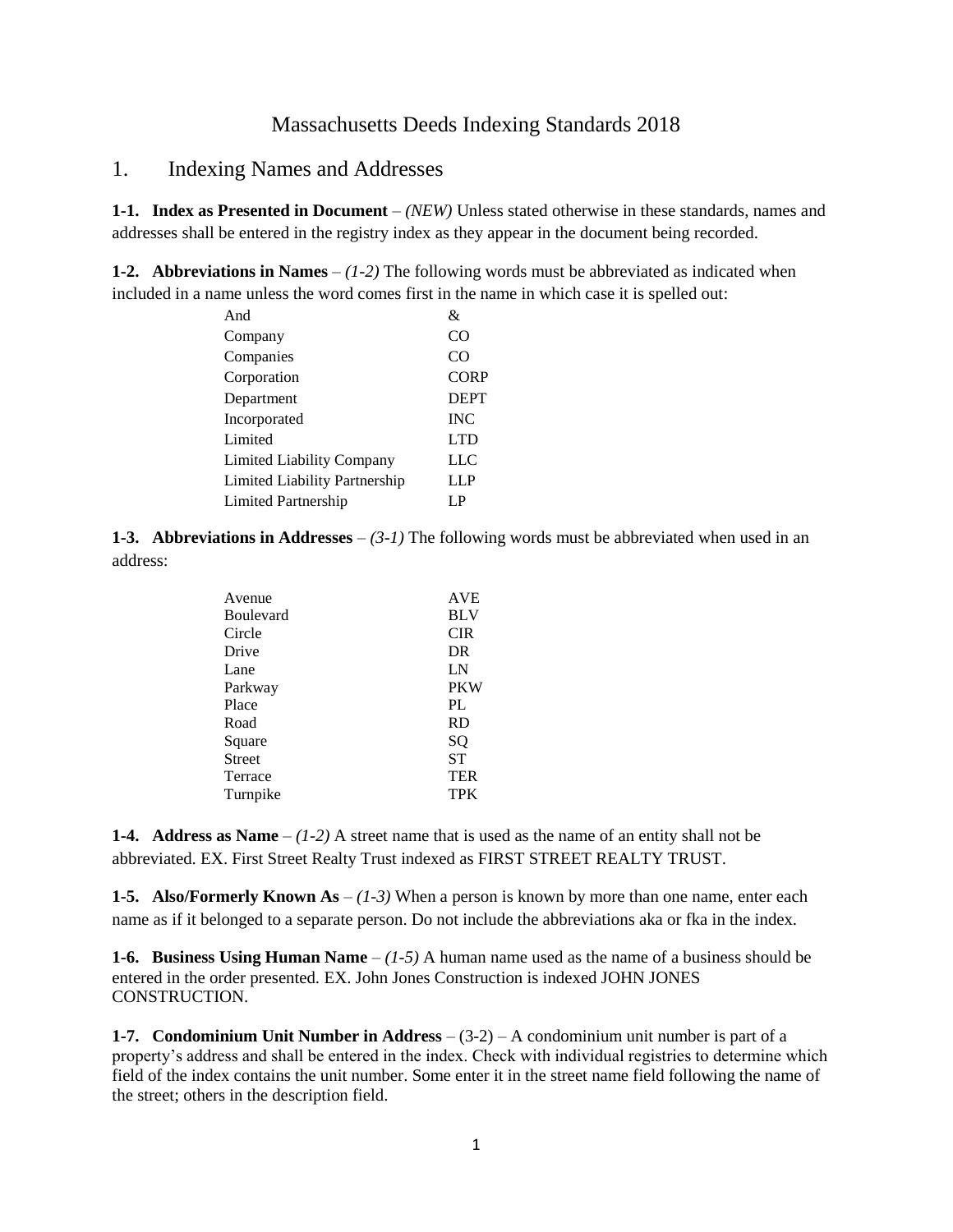**1-8. Degrees and Certifications** – *(1-5)* Words or abbreviations indicating degrees or certifications (CPA, MD, ESQ) shall be omitted.

**1-9. Estates** – *(1-6)* The name of an estate shall be indexed as a human name with the suffix extension (EST) following the first name. EX. Estate of John Jones is indexed JONES, JOHN EST.

**1-10. Government Names** – *(1-8, 1-9, 1-10)* Enter government names in the index as follows:

City of Lowell is indexed LOWELL CITY Lowell Conservation Commission is indexed LOWELL CITY CONSERVATION Billerica Planning Board is indexed BILLERICA TOWN PLANNING Commonwealth of Massachusetts is indexed MASSACHUSETTS COMM Massachusetts Department of Revenue is indexed MASSACHUSETTS COMM REVENUE United States Treasury is indexed USA TREASURY IRS is indexed USA TREASURY Secretary of Housing and Urban Development is indexed USA HOUSING URBAN DEVELOPMENT

**1-11. Hyphenated Names** – *(1-11, 1-12)* Two or more words connected by a hyphen are treated as one word. The hyphen is retained in the index. EX. Jane Smith-Simpson is indexed SMITH-SIMPSON, JANE.

**1-12. Lineage Suffix** – *(1-14)* Any lineage suffix – Jr. or III, for example – is included in the first name field, after the first name and middle initial. EX. John Jones Jr is indexed JONES, JOHN JR

**1-13. MERS or Mortgage Electronic Registration Systems** – *(1-15)* Should be indexed as MORTGAGE ELECTRONIC REGISTRATION SYSTEMS INC The name of the bank or mortgage company involved may be entered in the index but is not required.

**1-14. Middle Names and Initials** – *(1-7)* Enter a middle name or initial in the first name field, after the first name. Do not place a period after an initial. Separate multiple initials with a space.

**1-15. Mount or MT** – *(1-16)* A last name that contains Mount or Mt should be entered as two words in the last name field. The name should be entered in the index the way it appears on the document. Ex. Mt Hope Street should be indexed MT HOPE ST and Mount Hope Street should be indexed MOUNT HOPE ST.

**1-16. Multiple Last Names – No Hyphen** – *(1-17)* Multiple word surnames shall not be assumed. Only the last word in a person's name should be entered in the last name field. EX. Jane Smith Simpson (no hyphen) is indexed SIMPSON, JANE SMITH.

**1-17. Non-Traditional Names** – *(1-18)* Non-traditional names shall be entered as presented with the last word entered in the last name field and any preceding words entered in the first name field.

**1-18. Numbers in Names** – *(1-19)* A number that is part of a name shall be entered as it appears on the document.

**1-19. Prefixes** – *(1-20)* A last name presented with an obvious prefix should be entered as one word without spaces or punctuations. EX. John Le Carre is indexed LECARRE, JOHN.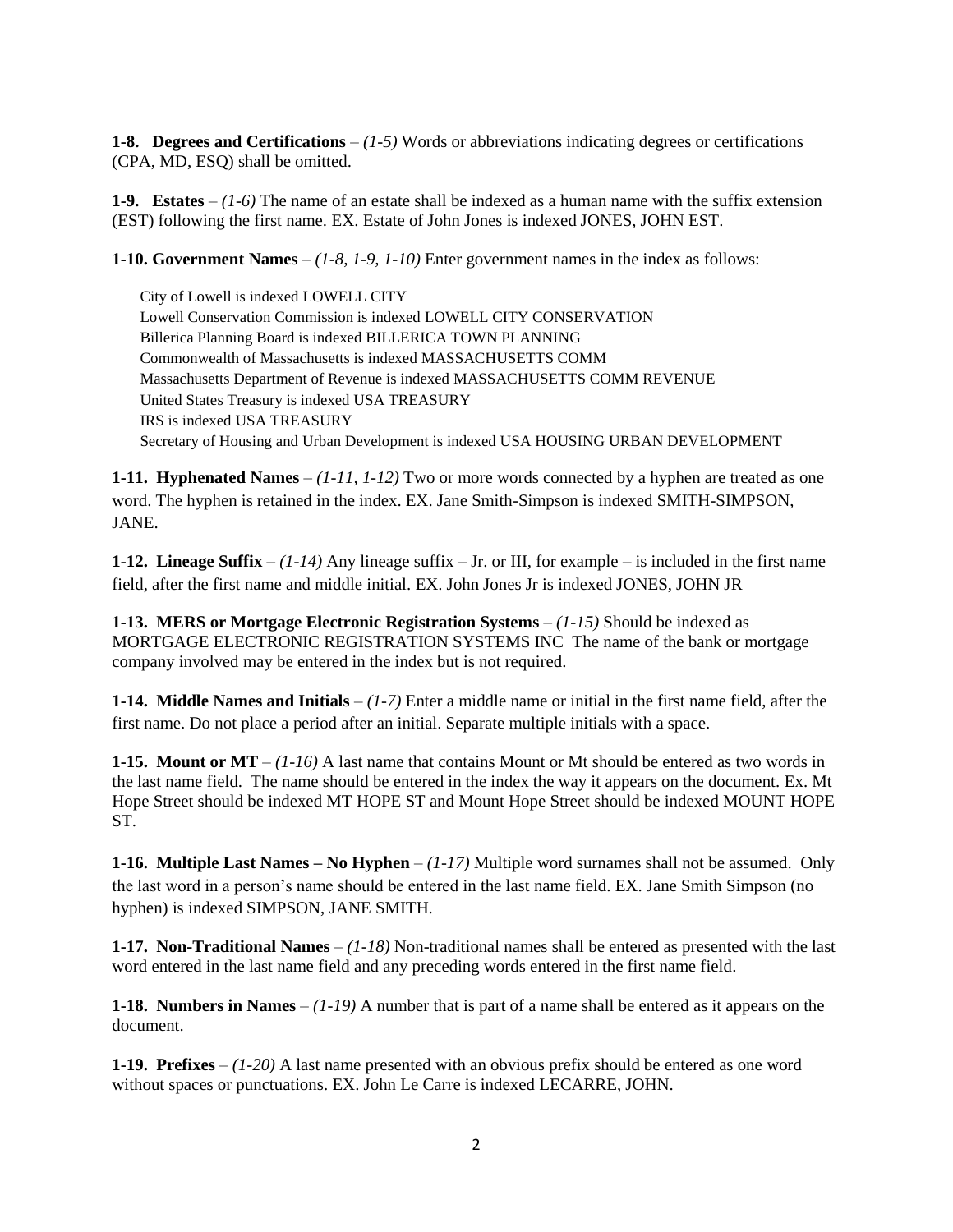**1-20. Punctuation Marks –** (Changes to 1-13) Do not enter apostrophes in the index. Do include other punctuation marks. EX. David O'Hara should be indexed OHARA, DAVID but Amazon.com should be indexed AMAZON.COM.

**1-21. Saint or ST** – *(1-21)* A last name that contains Saint or St should be entered as two words in the last name field. The name should be entered in the index the way it appears on the document. EX. Paul St Louis is indexed ST LOUIS, PAUL and Paul Saint Louis is indexed SAINT LOUIS, PAUL*.*

**1-22. The** – *(1-22)* Omit "The" when it appears as the first word of a name. EX. The Markley Group is indexed MARKLEY GROUP.

**1-23. Trusts and Trustees** – *(1-23)* A party designated as a TRUSTEE shall be indexed in accordance with these standards with the suffix extension TR depicting the status as trustee added after the first name and middle initial (if any) in the First Name field. The name of the trust shall also be entered in the index. EX. John Jones, Trustee of Jones Realty Trust is indexed JONES, JOHN TR and JONES REALTY TRUST.

**1-24. Van** – *(1-24)* Unless it clearly appears that the word Van is a person's first or middle name, Van shall be treated as part of the person's last name, with Van and any other last name being entered in the last name field of the index as two separate words. EX. Norman Van Brocklin is indexed VAN BROCKLIN, NORMAN.

# 2. Acknowledgements

**2-1. Acknowledgement Required** – *(4-1 and Appendix A)* The document types listed below must be acknowledged to be recorded. Document types not on this list shall be accepted for recording whether or not they are acknowledged:

- 1. Assignment
- 2. Assignment of lease
- 3. Boundary line agreement
- 4. Certification of translation of foreign language document
- 5. Declaration of trust
- 6. Deed
- 7. Discharge
- 8. Dissolution of attachments by plaintiff, or his executor, administrator or attorney of record
- 9. Easement
- 10. Homestead
- 11. Incorporation certificate re Roman Catholic Church
- 12. Lease
- 13. Lien for failure to reimburse the Commonwealth for removal of wharves or piers
- 14. Mechanic's lien notice
- 15. Mortgage
- 16. Notices of lease
- 17. Option to purchase
- 18. Partial release
- 19. Planning Board release
- 20. Power of attorney
- 21. Purchase and sale agreement (at least one seller signature)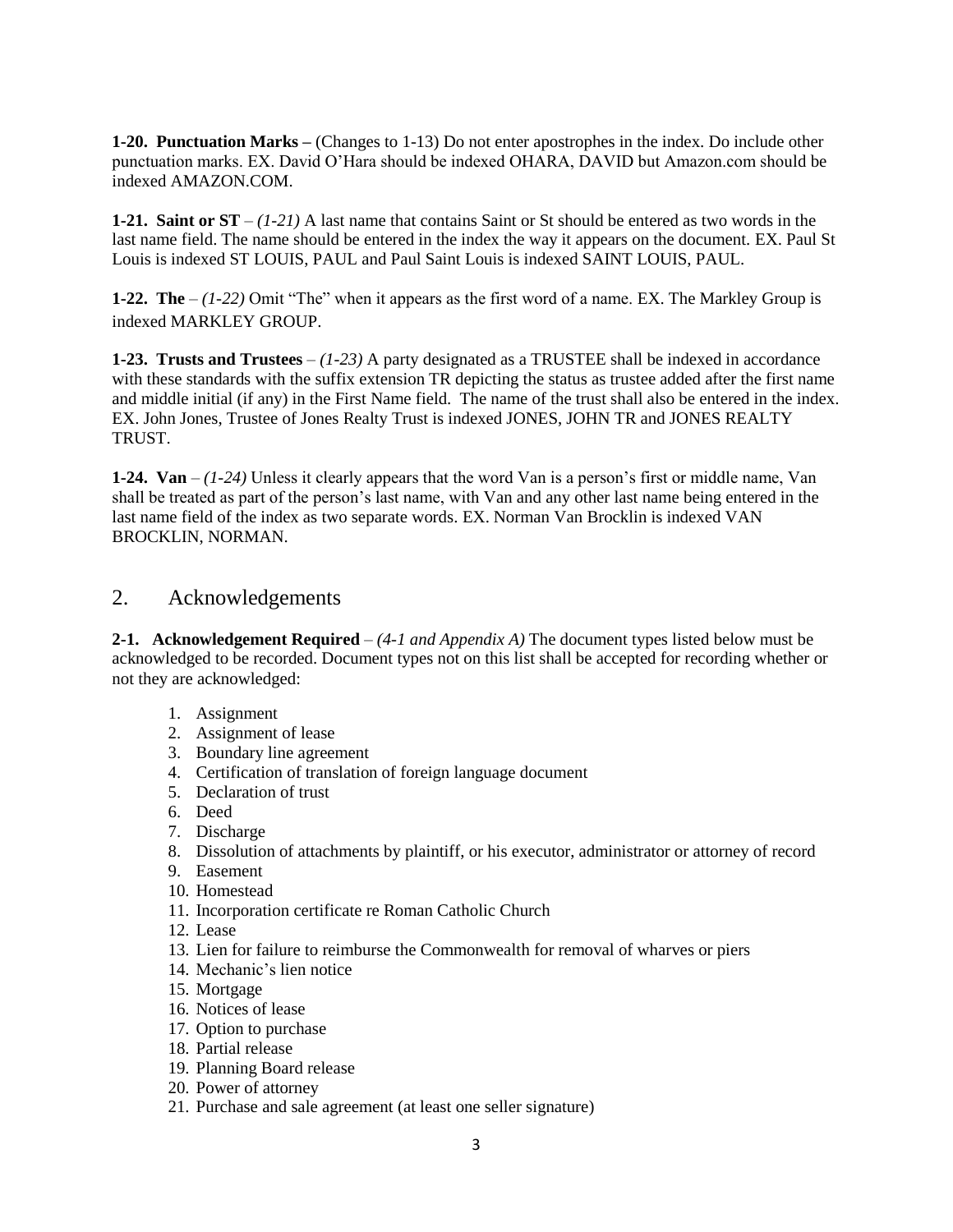- 22. Receipt of federal revenues for succession tax
- 23. Release of damages (general release)
- 24. Release of homestead
- 25. Release of notice of contract
- 26. Resignation of trustee
- 27. Subdivision covenant release and clerk's certificate
- 28. Tax redemption
- 29. Tax taking
- 30. Termination of lease
- 31. Veteran's Agent lien or discharge

**2-2. Affidavits** – *(NEW)* All affidavits and Certificates of Trust under MGL c.184, s.35, must be signed "under the pains and penalties of perjury," however, they need not be acknowledged to be recorded.

**2-3. Modification of Mortgage** – *(NEW)* To record a Modification of a Mortgage, the signature of at least one borrower and of at least one lender must be acknowledged.

**2-4. Notary Stamp or Seal** – *(NEW)* Failure of a notary public to affix his official seal or stamp to the document being acknowledged shall not affect the recordability of the document provided the notary has signed the acknowledgement clause and has printed his name and the expiration date of his commission beneath his signature. (MGL c.222, s.8)

**2-5. One or More Grantors** – *(4-3)* At least one grantor signature on a deed or other written instrument must be properly acknowledged for the document to be recorded. However, both signatures on a declaration of homestead filed by a married couple must be acknowledged for the document to be recorded.

**2-6. Out of State Acknowledgement** – *(4-4)* An acknowledgment made outside of the Commonwealth but within any state, territory, district or dependency of the United States, shall be made before: a justice of the peace, notary public, or magistrate of the state in which the acknowledgment is made; a commissioner appointed therefor by the governor of the Commonwealth of Massachusetts; or any other officer of the state in which the acknowledgment is made provided that a certificate of authority of said officer in the form prescribed by M.G.L. c. 183, s. 33 is attached thereto. To be recorded in Massachusetts, such an acknowledgement does not require the seal of the officer taking the acknowledgement.

**2-7. Out of Country Acknowledgement** – *(4-5)* An acknowledgment made outside of the United States or any dependency thereof shall be made before: a justice of the peace, notary public, or magistrate of the country in which the acknowledgment is made; a commissioner appointed therefor by the governor of the Commonwealth of Massachusetts; or an ambassador, minister, consul, vice consul, charge d'affaires or consular officer or agent of the United States accredited to the country where the acknowledgment is made and, if made before an ambassador or other official of the United States, it shall be certified by him under his seal of office.

**2-8. Sufficiency of Acknowledgement** – *(NEW but see 4-2)* To be recorded, an acknowledgement must contain the signature and printed or typed name of the officer before whom the acknowledgement was made; the expiration date of the officer's commission; the name of the person whose signature is being acknowledged; and some language that indicates that the officer intends such signature to constitute an acknowledgement.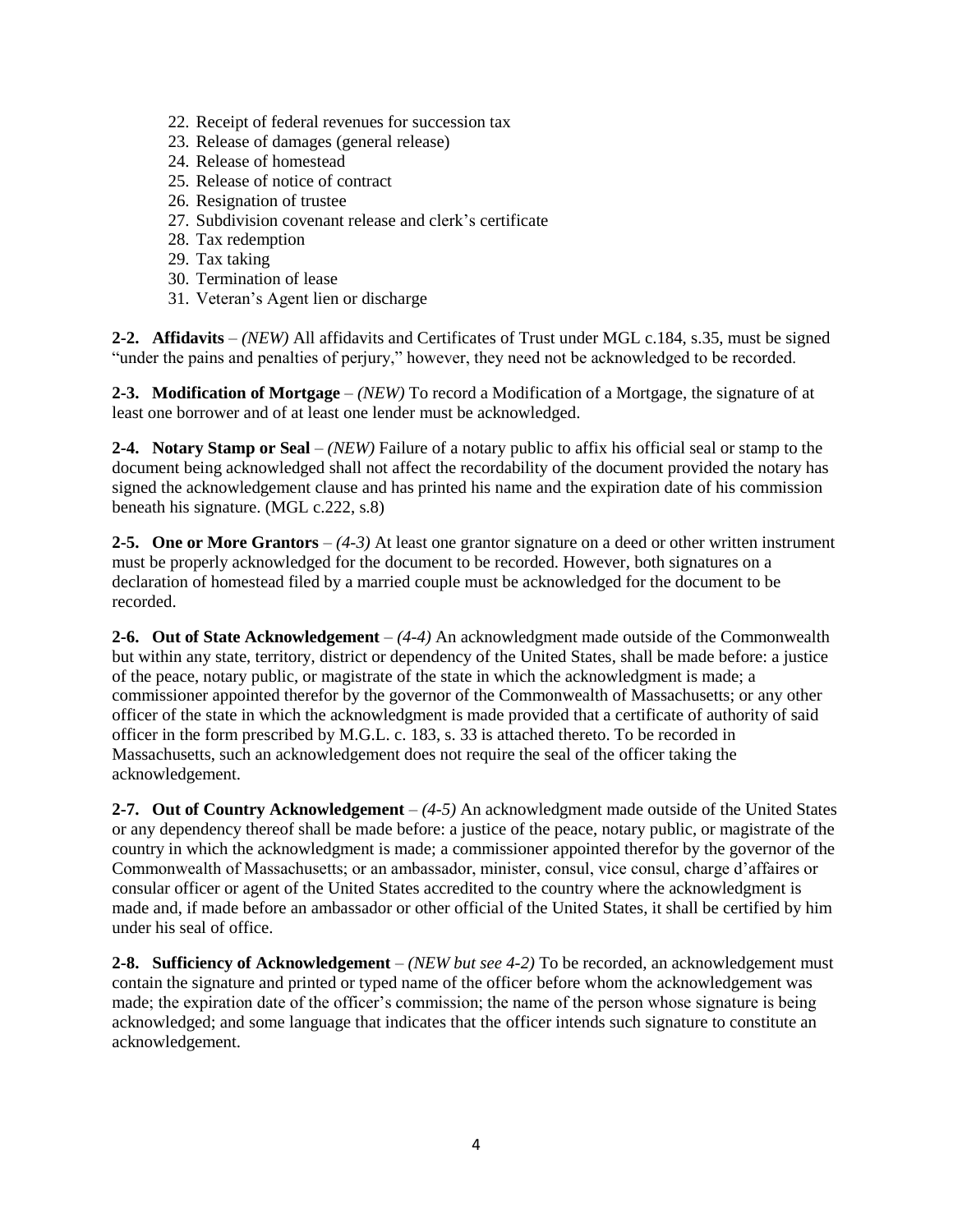## 3. Apostille

**3-1. Apostille: How Obtained** – *(NEW)* A notarized document being sent from Massachusetts to a foreign country may require an apostille which is a document issued by the Massachusetts Secretary of State that verifies the authenticity of the notary's signature on the document. To obtain an apostille: (1) have your document acknowledged by a notary public; (2) ensure that (a) the notary signs her name exactly the way it appears on her notary commission; (b) the certification language (i.e., "Personally appeared the above-named . . .") is fully completed; (c) that the notary's "expiration date" is clearly stated on the document; and (d) that the notary has affixed her notary seal on the document and that the imprint is legible; then (3) bring the original notarized document to Secretary of the Commonwealth's Commissions Section, One Ashburton Place Room 1719, Boston, MA 02108, 617/727-2836, along with a check or money order for \$6 per document. Apostilles are also available at Berkshire Superior Court. Contact the court for details.

# 4. Attorney Affidavit

**4-1. MGL chapter 183, section 5B** – *(7-1)* An affidavit made by a person claiming to have personal knowledge of the facts therein stated and containing a certificate by an attorney at law that the facts stated in the affidavit are relevant to the title to certain land and will be of benefit and assistance in clarifying the chain of title, shall be filed for record and shall be recorded in the registry of deeds where the land or any part thereof lies. To be accepted for recording, a 5B affidavit:

1. Must be signed by the affiant under the pains and penalties of perjury;

2. Must be certified by an attorney licensed to practice law in the Commonwealth of Massachusetts:

3. Must contain the typed or printed name, address, phone number and Board of Bar Overseers (BBO) number of the attorney making the certification; and

4. Must NOT contain as Exhibits documents that are otherwise generally recordable on their own.

## 5. Changes to Index

**5-1. Record of Changes** – *(NEW)* Any change or correction to an index or record made by the registry of deeds shall be documented in a manner that records the nature and date of the change or correction and that is available for public inspection at the registry during normal business hours. (MGL c.36, s.14)

# 6. Confirmatory Documents

**6-1. Explanation Included** – *(NEW)* Any document that is intended to confirm or correct a previously recorded document SHALL include the book and page number of the earlier document and a brief explanation of the purpose of the confirmatory document.

**6-2. Re-Recording a Document** – *(NEW but see 7-11)* A document that has already been recorded may not be recorded again unless it has first been re-executed and re-acknowledged. (Land Court does not generally allow confirmatory documents or re-registered documents without a Court order or approval).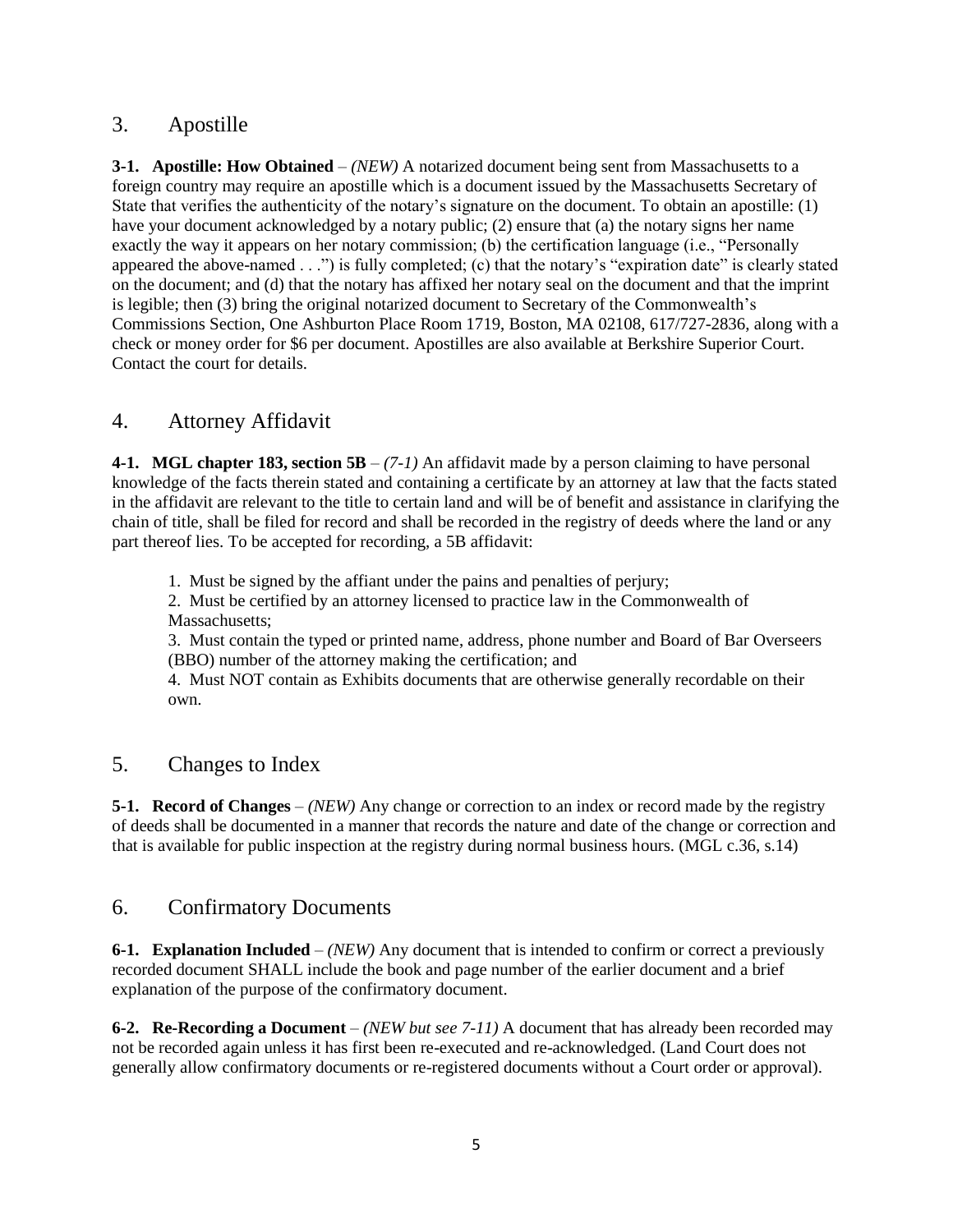# 7. Conservation Restriction

**7-1. Authority** – *(NEW)* Approval authority of a conservation restriction created in accordance with MGL c.184, s.32 shall be as follows: (a) in case of a restriction held by a city or town or a commission, authority or other instrumentality thereof it is approved by the secretary of environmental affairs if a conservation restriction, the commissioner of the metropolitan district commission if a watershed preservation restriction, the commissioner of food and agriculture if an agricultural preservation restriction, the Massachusetts historical commission if a preservation restriction, or the director of housing and community development if an affordable housing restriction, and (b) in case of a restriction held by a charitable corporation or trust it is approved by the mayor, or in cities having a city manager the city manager, and the city council of the city, or selectmen or town meeting of the town, in which the land is situated, and the secretary of environmental affairs if a conservation restriction, the commissioner of the metropolitan district commission if a watershed preservation restriction, the commissioner of food and agriculture if an agricultural preservation restriction, the Massachusetts historical commission if a preservation restriction, or the director of housing and community development if an affordable housing restriction.

**7-2. Indexed and Charged as Single Document** – *(NEW)* A conservation restriction created in accordance with MGL c.184 contains multiple elements but should be treated and recorded as a single document and should incur a single \$75 recording fee. A conservation restriction requires the signatures of four parties: (1) the land owner/grantor who grants the restriction; (2) the conservation commission/grantee that accepts the grant of restriction; (3) the executive of the municipality in which the grant is located, certifying that the restriction is in the public interest; and (4) a representative of the Commonwealth of Massachusetts, who also certifies that the grant is in the public interest.

# 8. Copies

**8-1. Certified Copies –** *(7-2, modified)* The registry of deeds will accept for recording (1) a copy of a document recorded at another registry of deeds that has been certified by that registry of deeds; and (2) a copy of a document from a court or other government agency that has been certified by the issuing court or government agency.

**8-2. Electronically Transmitted Government Documents** – (*NEW)* Electronic documents from a government agency that are transmitted to a third party in electronic form and then printed by the third party and presented for recording are acceptable provided that the governmental entity that created the document intends the printed version of the electronic image to constitute an original document.

**8-3. Marginal References on Certified Copies** – *(NEW)* The person presenting a certified copy of a document for recording may annotate such certified copy in its bottom margin with one or more book and page numbers to which marginal references are requested to be made by the registry.

**8-4. Original Documents** – *(7-3)* The registry of deeds will only accept for recording original documents or copies certified in accordance with these standards.

## 9. Deeds

**9-1. Consideration on Deeds** – *(NEW)* Every deed presented for record shall contain a recital of the amount of the full consideration thereof in dollars or the nature of the other consideration therefor, if not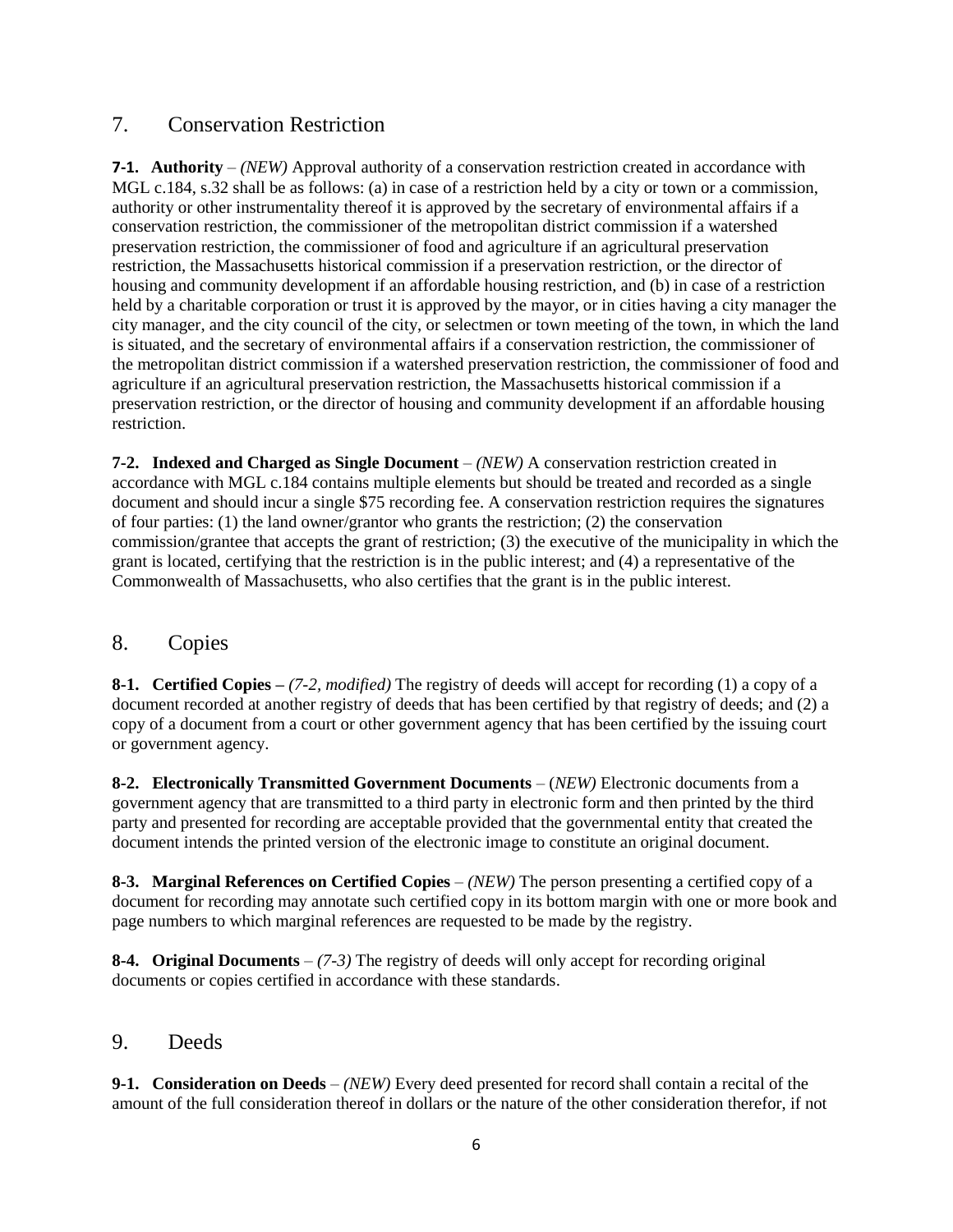delivered for a specific monetary sum. The full consideration shall mean the total price for the conveyance without deduction for any liens or encumbrances assumed by the grantee or remaining thereon. All such endorsements and recitals shall be recorded as part of the deed. No register of deeds shall accept a deed for recording unless it is in compliance with the requirements of this section*.*(MGL c.183, s.6)

**9-2. Grantee Address** – *(NEW)* A deed shall not be accepted for recording unless it contains the mailing address of the grantee. This is the address to which the city or town tax collector will send tax bills.

**9-3. Property Address on Document** – (*3-3, modified)* A deed shall not be accepted for recording unless it contains the address of the property being conveyed with the address clearly labeled "property address."

**9-4. Sufficiency of Property Description** – *(NEW)* A deed shall not be accepted for recording unless the property being conveyed is described "with such particularity as to make it capable of identification." At a minimum, the description must include the municipality in which the land is located, and (1) identify the land as a particular lot on a recorded plan; (2) include a "metes and bounds" description of the property, usually carried forward from a prior deed in the chain of title; (3) identify the property being conveyed as the same conveyed in a prior deed which is identified by its book and page number; or (4) state that no new lines or boundaries have been created by the deed.

**9-5. Tenants by the Entirety** – *(Appendix C)* A deed that conveys title to two individuals as Tenants by the Entirety may be recorded even when there is no mention of "husband and wife" or "married to each other" or similar language.

# 10. Deed of Distribution

**10-1. Indexing** – *(NEW)* A deed of distribution shall be indexed as a "deed" with the names of the decedent and the personal representative indexed as grantors and the names of the distributees as grantees.

**10-2. Property Description** – *(NEW)* A deed of distribution must contain an adequate legal description of the real estate that has been transferred that meets the requirements set out in standard 9-4 above (Deeds/Sufficiency of Property Description).

**10-3. Purpose –** *(NEW)* Where ownership of real property is transferred pursuant to a probate estate, the personal representative of the estate shall execute a deed of distribution as evidence of the distributee's title to the property. (MGL c.190B, s.3-907)

**10-4. Recording** – *(NEW)* A deed of distribution may be recorded at the registry of deeds for the district in which the real estate is located. The filing fee for a deed of distribution is \$125. There is no consideration involved in a deed of distribution, so there is no deeds excise tax.

**10-5. Registered Land** – (NEW) – For Land Court treatment of Massachusetts Uniform Probate Code, see memo of Chief Title Examiner, dated October 13, 2012 at http://www.mass.gov/courts/docs/courts-and-judges/courts/land-court/mupc-memo.pdf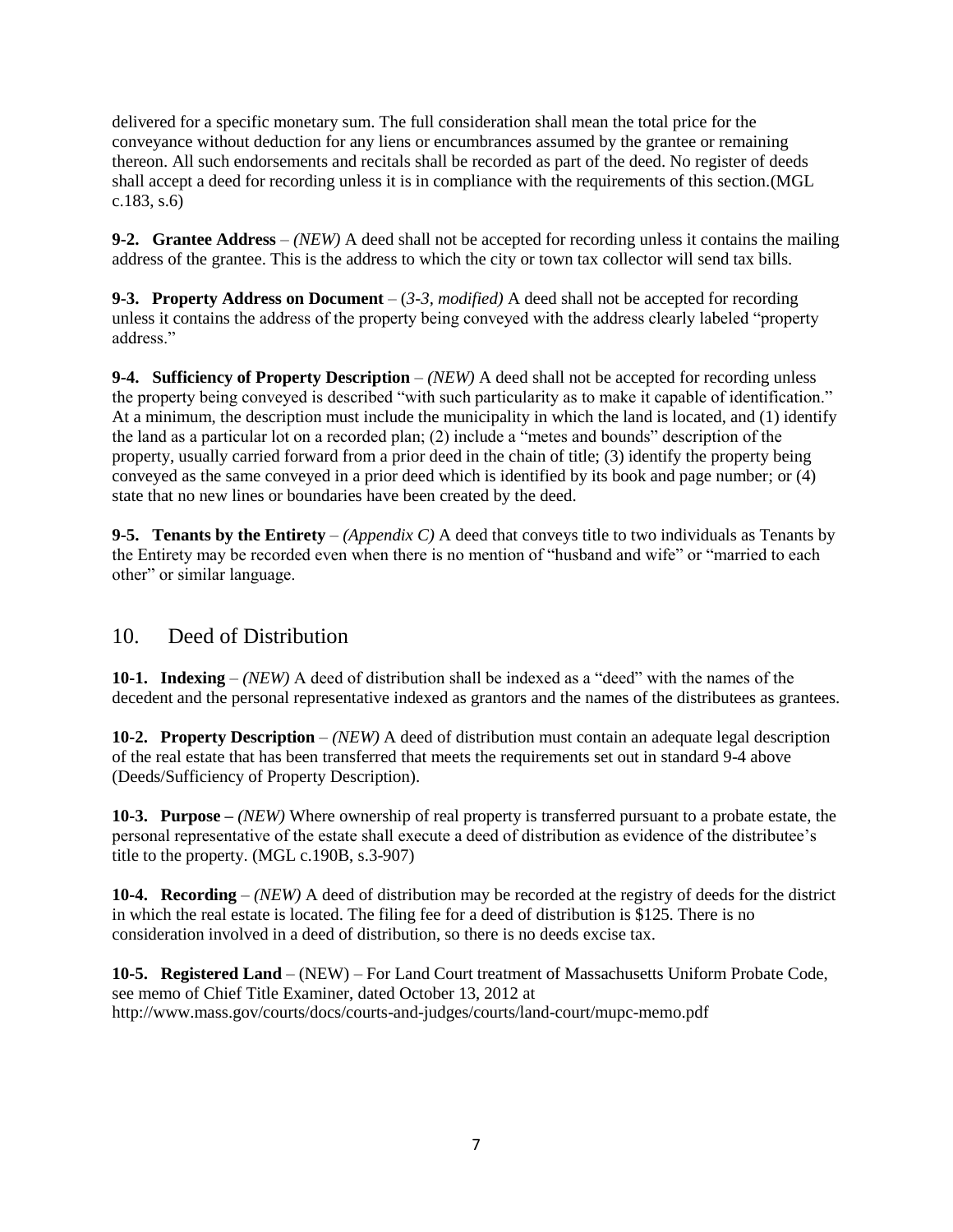# 11. Deeds Excise Tax

**11-1. Abatement** – *(NEW)* A customer who overpays the deeds excise tax at the registry of deeds may file for an abatement of the tax with the Massachusetts Department of Revenue by using DOR Form ABT (Application for Abatement).

**11-2. Assumed Mortgage** – *(9-3)* When the purchaser of real estate buys property "subject to" an existing mortgage, or "assumes" an existing mortgage, the amount of the indebtedness is not taxable. To permit the registry of deeds to accurately calculate the tax liability, the deed conveying the property should state the full consideration being paid for the property and the outstanding amount of the mortgage being assumed. (DOR Directive 88-18)

**11-3. Deed in Lieu of Foreclosure** – *(9-4)* When a borrower conveys ownership of property to a lender in return for the lender cancelling the debt secured by a mortgage on the property, the amount of the mortgage debt being forgiven is consideration. The deeds excise tax due is calculated by adding the amount of the debt being forgiven plus the value of any additional cash paid to the borrower/property owner. (See DOR Directive 88-18)

**11-4. Divorce: Division of Marital Assets** – *(NEW)* A deed that conveys an interest in real estate from one spouse to another for consideration in excess of \$100 is not subject to the deeds excise tax provided the deed specifically states that the amount paid is a division of marital assets pursuant to the divorce and lists the court and docket number of the divorce case.

**11-5. Exemptions from Deeds Excise Tax** – *(NEW, but see 9-6)* A sale of real estate that involves a governmental entity as either a seller or buyer is exempt from the payment of the deeds excise tax. Freddie Mac, Fannie Mae, Ginnie Mae, and RTC are all deemed to be governmental entities for purposes of this rule.

**11-6. Imposition of Tax** – *(9-1)* Massachusetts imposes an excise tax upon the transfer of any deed, instrument or other writing whereby realty is conveyed to a purchaser. The excise is based upon the consideration given for the property and applies, whenever the consideration, exclusive of the value of any lien or encumbrance remaining on the property, is greater than \$100. The tax is paid by the person making or signing the deed and is evidenced by a stamp affixed to it. The tax is \$2.28 for each \$500 or fraction of consideration. However, for deeds recorded in Barnstable County, the deed excise tax is \$3.24 per \$500.

**11-7. Martha's Vineyard & Nantucket Land Bank** – *(9-2)* Additional fees are assessed in Nantucket and Dukes Counties by their Land Bank Commissions. To contact the Nantucket Land Bank Commission, go to www.nantucketlandbank.org or call (508) 228-7240. To contact the Martha's Vineyard Land Bank Commission (Dukes County), go to www.mvlandbank.com or call (508) 627-7141.

**11-8. Nominee Trusts** – *(NEW, but see 9-7)* The sale of a beneficial interest in a nominee trust for consideration in excess of \$100 is subject to the deeds excise tax. The excise stamps should be affixed to the assignment of beneficial interest, whether or not that document is recorded. DOR Directive 95-5. The registry may require the presentment of the document to which the stamp is to be affixed even if that document is not to be recorded as a condition of selling such a stamp.

**11-9. Partition of Jointly Held Property**  $-(9-5)$  When no party in the partition of a joint tenancy receives a greater interest than he held before, no deeds excise tax is due. Where any party receives an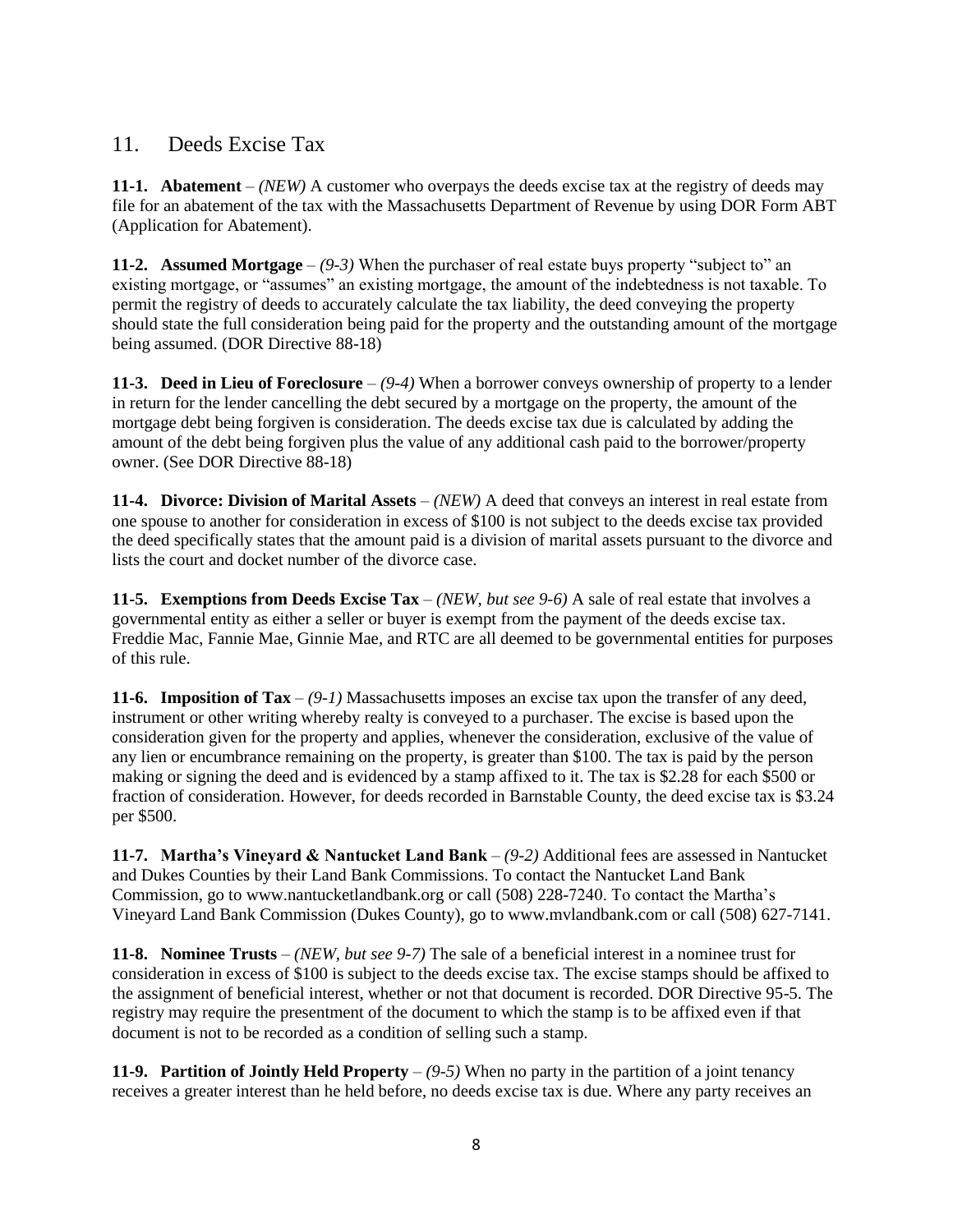interest in jointly owned property greater than his original undivided interest, there is a deeds excise imposed based on the consideration given for the excess value of the property. Where an interest in property is conveyed out to a third party, a deeds excise is due on the consideration paid for the portion conveyed. In each case, where an excise is due, it is to be paid by the person making or signing the deed. (DOR Directive 89-13)

**11-10. Register of Deeds/Refusal to Record** – *(9-8)* The register of deeds may refuse to record or register any deed, instrument or writing which does not have the stamps required by chapter 64D attached thereto. (MGL c.64D, s.6B)

**11-11. Tax Already Paid** – *(NEW)* When the same deed is recorded in two registry districts, or on registered land and recorded land in the same district, the full deeds excise tax should be paid with the first recording. A certified copy of the first recording, which would show the excise tax that was affixed to that document, should be used for the second recording. However, if duplicate original documents are used, the deed recorded second should contain a statement that the deeds excise tax for the conveyance had already been paid and should cite the book, page and registry district of the already-recorded duplicate original deed.

## 12. Divorce

**12-1. Divorce and Deeds Excise Tax** – *(NEW)* A deed that conveys an interest in real estate from one spouse to another for consideration is not subject to the deeds excise tax if the deed specifically states that the amount paid is a division of marital assets pursuant to the divorce and lists the court and docket number of the divorce case.

**12-2. Divorce Decree: Transfer of Title** – *(Appendix C)* The recording of a duly certified copy of a divorce decree in the registry of deeds of the district where said real estate is situated, shall have the same force and effect as if a duly executed deed, conveyance or release had so been recorded. For example, if a decree of divorce orders the conveyance of real property, a certified copy of the divorce decree may be recorded in lieu of a deed. The recording fee for the divorce decree is \$75. (MGL c.183, s.44)

# 13. Electronic Recording

**13-1. Application of Deed Indexing Standards** – *(NEW)* When submitting documents through the electronic recording system, submitters shall comply with all requirements of these Deed Indexing Standards, particularly those standards related to indexing names and addresses.

**13-2. Documents Ineligible for Electronic Recording** – *(NEW)* Multifunction documents shall not be recorded electronically unless the submitter first obtains approval from the registry to which the document is to be transmitted for electronic recording. No deed that is exempt from the deeds excise tax shall be recorded electronically unless the submitter first obtains approval from the registry to which the document is to be transmitted for electronic recording.

**13-3. Land Bank: Dukes & Nantucket –** *(NEW)* Due to the requirements of the Land Bank, the registries of deeds for Dukes and Nantucket may not accept deeds via electronic recording.

**13-4. Original Documents** – *(NEW)* Only original documents bearing original signatures and acknowledgements or certified copies from a registry of deeds or from another governmental entity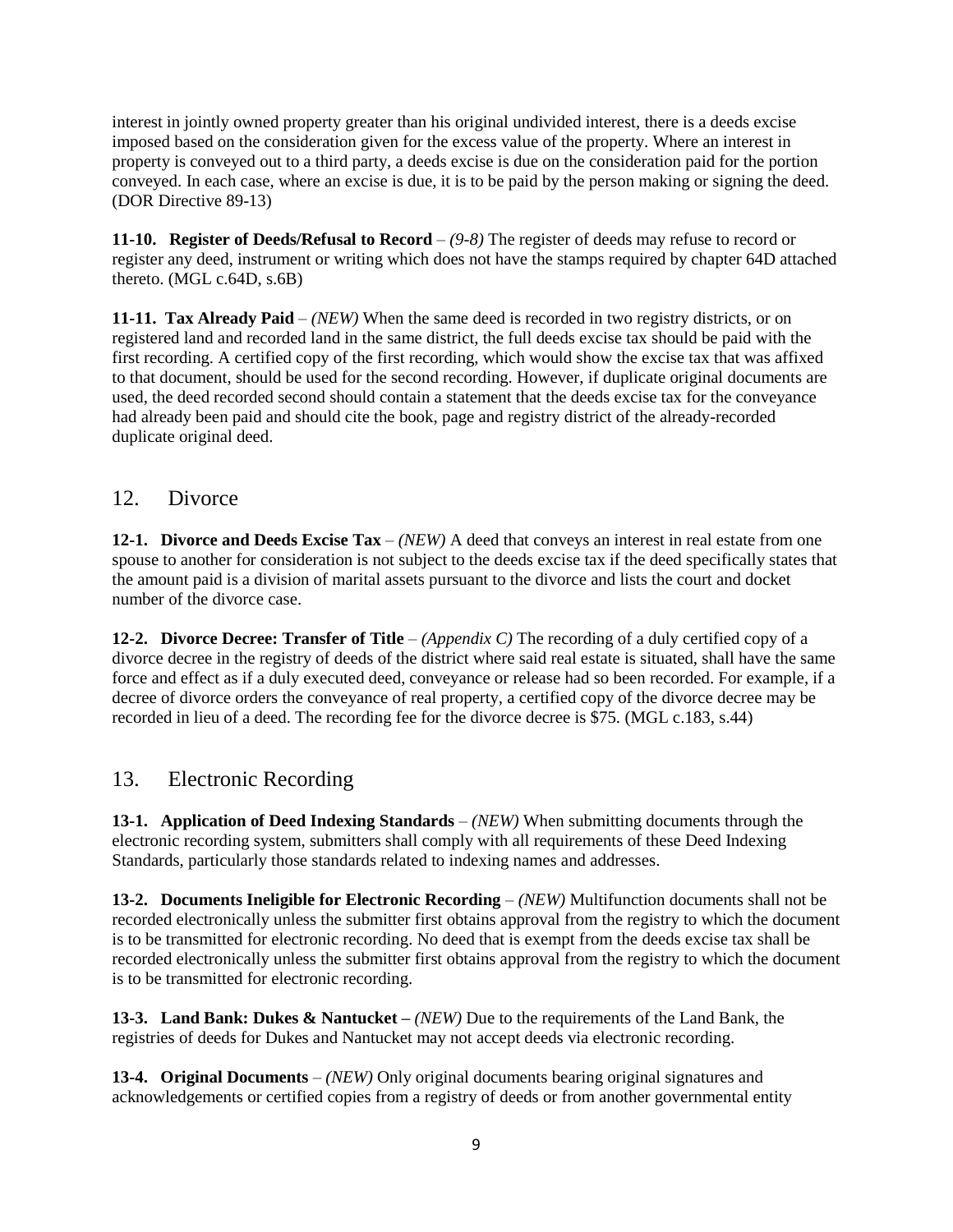(provided that the scanned image of the document presented for electronic recording contains the governmental certification) may be recorded electronically.

**13-5. Submitter Eligibility** – *(NEW)* Only certain classes of entities or people are permitted to record documents electronically. These include

- 1. an attorney authorized to practice law in the Commonwealth of Massachusetts
- 2. a title insurer licensed by the Commonwealth of Massachusetts
- 3. a state or federally chartered bank insured by the FDIC
- 4. a credit union insured by the National Credit Union Administration
- 5. an agency of the Commonwealth of Massachusetts
- 6. a political subdivision or an agency of a political subdivision of the Commonwealth of **Massachusetts**
- 7. an agency of the federal government
- 8. an attorney authorized to practice law in a jurisdiction within the United States
- 9. a mortgage servicing company licensed to do business in the Commonwealth of **Massachusetts**
- 10. a member of Mortgage Electronic Registration Systems Inc.
- 11. a duly organized outsourcing services company authorized to record documents in the Commonwealth of Massachusetts on behalf of an entity that is eligible in its own right to record electronically under this section

**13-6. Registered Land** – *(NEW)* No registered land document shall be submitted for electronic recording unless the submitter ensures that the registry to which the document is to be transmitted accepts registered land documents for electronic recording.

## 14. Foreclosures

**14-1. Mortgagee's Deed and Affidavit** – (*NEW)* A mortgagee's deed and the mortgagee's affidavit related to the exercise of the power of sale, for purposes of recording, fee calculation, and indexing, are deemed to be a single document. The affidavit related to the exercise of the power of sale must have taped to it, in a manner that permits the registry to effectively scan it, the original, newsprint version of the mortgagee's notice of sale that was published as a newspaper legal notice; however, a digital version of such mortgagee's notice of sale that is embedded in and printed as part of the document, is an acceptable alternative to the newsprint version of such notice. In all other respects, a mortagee's deed and affidavit is subject to the prohibition of "multiple documents attached as exhibits."

# 15. Foreign Language Documents

**15-1. Translation Required** – *(7-5)* No document written in a language other than English shall be recorded unless it is accompanied by a certified translation into English. In such a case, the document to be recorded shall consist of (1) the English language translation with signatures typed or legibly printed and preceded by "/s/" to indicate a signature; (2) a certification of the accuracy of the translation signed by the translator and acknowledged; and (3) the original foreign language document. The certification may contain facts pertinent to the translator's qualifications. All three documents – the translation, the certification, and the original document – shall be recorded as a single document with a single recording fee.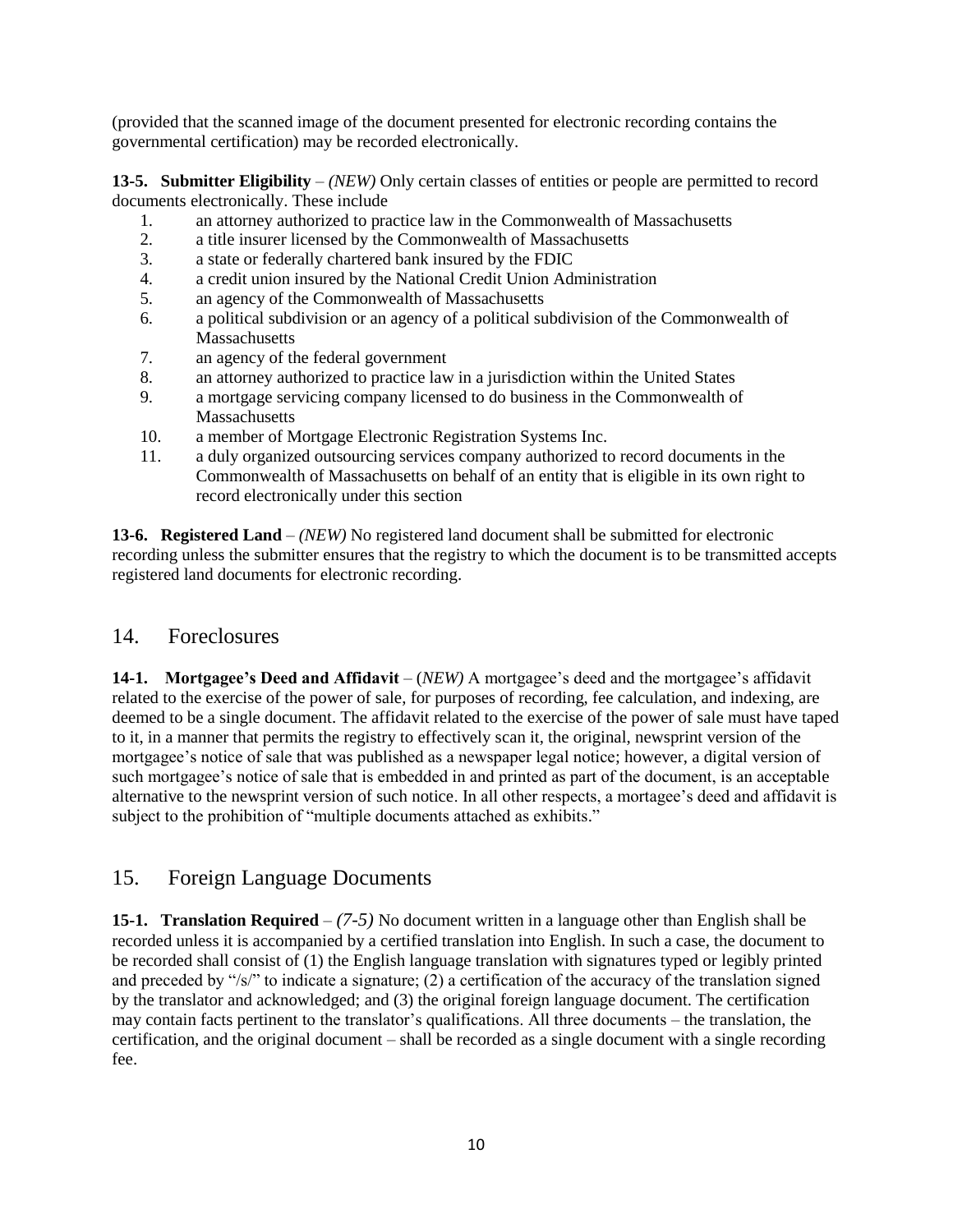# 16. Formatting Standards for Documents

**16-1. Document Formatting** – *(Section 10)* All documents presented for recording must meet the following formatting standards, promulgated pursuant to MGL c.36, s.12A ("A register of deeds may refuse to accept an instrument for recording if it cannot be properly duplicated or a proper record cannot be made thereof.").

- 1. Be on white paper of sufficient weight to reproduce on registry scanners
- 2. All document pages and attachments must be on paper that is no larger than 8.5 inches by 14 inches
- 3. Printing shall be on one side only; double-sided pages will not be accepted
- 4. Documents that contain printing, writing or other markings must be sufficiently dark in appearance to be legibly reproduced on standard registry scanners
- 5. All printing and writing on a document must be of sufficient size to be legibly reproduced on standard registry scanners
- 6. Margins on all sides of all document pages must be of sufficient size to be legibly reproduced on standard registry scanners
- 7. The first page of all documents must contain sufficient blank space to permit the registry of deeds to affix standard recording information to the document without obscuring any information contained in the document
- 8. Each register of deeds retains the discretion to record documents that do not fully comply with these formatting standards provided that the record created by the registry is legible and retrievable on standard registry computer systems

## 17. Homestead

**17-1. Both Names Acknowledged** – *(NEW)* On a declaration of homestead filed by a married couple, both spouses must sign the declaration and both signatures must be acknowledged.

**17-2. Elderly or Disabled Homestead -** *(NEW)* In addition to all of the requirements listed in "Manner of Execution" below, an Elderly or Disabled Homestead shall also include the following: (1) a statement that the owner to be benefited is an elderly person or a disabled person; and (2) with respect to a declaration of homestead benefiting a disabled person: (a) an original or certified copy of a disability award letter issued to the person by the United States Social Security Administration; or (b) a letter signed by a physician registered with the board of registration in medicine certifying that the person meets the disability requirements stated in 42 U.S.C. 1382c(a)(3)(A) and 42 U.S.C. 1382c(a)(3)(C) as in effect at the time of recording; provided, however, that the award letter or physician's letter shall be recorded with the declaration.

**17-3. Manner of Execution –** *(NEW)* A declaration of homestead shall be in writing, signed and acknowledged under penalty of perjury by each owner to be benefited by the homestead, except as provided in clause (4) below. The declaration of homestead shall also comply with the following: (1) each owner to be benefited by the homestead, and the owner's non-titled spouse, if any, shall be identified; (2) the declaration shall state that each person named therein occupies or intends to occupy the home as their principal residence; (3) if the home is co-owned by a married couple, whether in their names only or as co-tenants with others, and the home is the principal residence or is intended to be the principal residence of both spouses, a declaration under section 3 shall be executed by both spouses; and (4) if the home is owned in trust, only the trustee shall execute the declaration.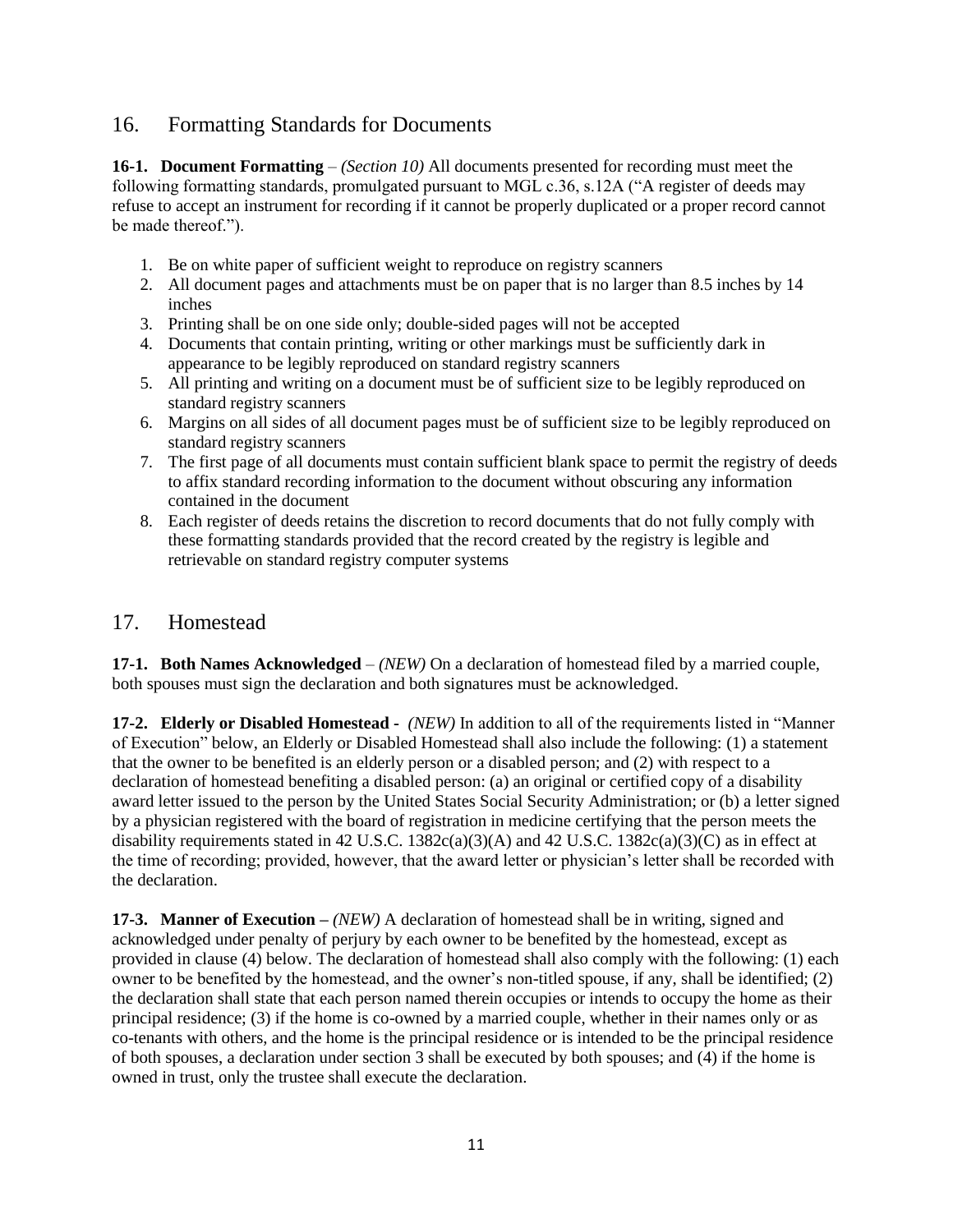**17-4. Not Created by Deed** – *(NEW)* A declaration of homestead shall not be created within a deed or other instrument vesting title in the owner.

**17-5. Related Party Deeds** – (*NEW)* No deed between spouses or former spouses or co-owners who individually or jointly hold an estate of homestead under section 3 or 4 and no deed between a trustee and a trust beneficiary or between a life tenant and a remainderman shall terminate the homestead unless each co-owner, spouse, former spouse or trust beneficiary entitled to the benefit of the homestead has executed an express release thereof.

**17-6. Termination of Homestead** – *(NEW)* An estate of homestead may be terminated by (1) a deed to a non-family member conveying the home, signed by the owner and a non-owner spouse or former spouse residing in the home as a principal residence as of the date of the deed; (2) a recorded release of the estate of homestead, duly signed and acknowledged by the owner and a non-owner spouse or former spouse residing in the home as a principal residence as of the date of the release; (3) the abandonment of the home as the principal residence by the owner, the owner's spouse, former spouse or minor children, except that such abandonment shall terminate only the rights of the persons who have abandoned the home; provided, however, that no person in military service as defined in 50 U.S.C. appendix, section 511 shall be deemed to have abandoned the home due to such military service; (4) in the case of a home the title to which is held in trust, by either: (i) the execution of a deed or a release of homestead by the trustee; or (ii) action of a beneficial owner identified in the declaration, who is not a minor child, taken in the same manner as provided in clauses (2) and (3); or (5) the subsequent recorded declaration of an estate of homestead under section 3 on other property, except that such declaration shall terminate only the rights of the owner making such subsequent declaration and the rights of that owner's spouse and minor children who reside or intend to reside in the other property as their principal residence.

## 18. Liens

**18-1. Judicial Authorization Required** – *(NEW)* Unless specifically authorized by statute, no document that creates an involuntary encumbrance on the property of another shall be recorded unless it has been authorized by a judge.

**18-2.** Attachment – *(NEW, see also Appendix C)* An attachment is an order issued by a court in favor of a plaintiff in a lawsuit against the real estate of the defendant to ensure that if the plaintiff receives a judgment in the lawsuit, he will be able to collect it from the defendant's property. An allowed writ of attachment may only be recorded by a deputy sheriff, a constable, or by some other party specifically appointed by the court for that purpose.

**18-3. Bankruptcy Court Order** – To be recorded, a Bankruptcy Court Order Avoiding a Lien must state the name of the debtor, the name of the creditor, the address of the property, and the registry of deeds name and book and page number where the lien being avoided is recorded.

**18-4. Certified Copy of Complaint** – *(NEW)* Unless specifically authorized by statute (as in the case of the perfection of a mechanics lien or a condominium association lien), a certified copy of a complaint may not be recorded at the registry of deeds unless it is specifically authorized by a judicial order.

**18-5. Clerk's Certificate** – *(Appendix C)* At any time after final judgment or a decree in favor of the defendant, or after the discontinuance, dismissal or other final disposition, the clerk of the court where such disposition is recorded shall upon demand give a certificate of the fact of such disposition. Such clerk's certificate may be recorded in the applicable registry of deeds.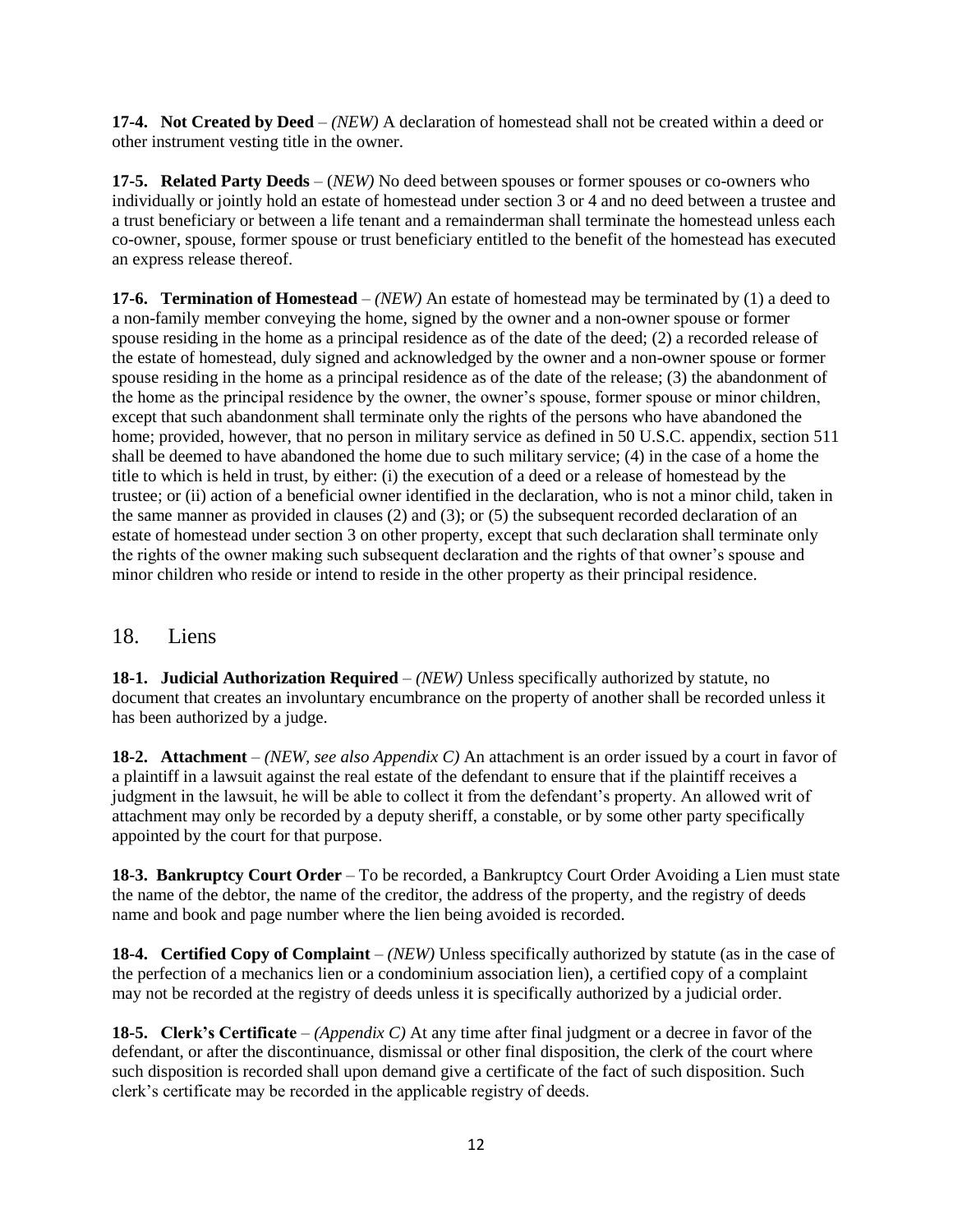**18-6. Condominium Lien** – *(NEW)* A condominium association has an automatic lien on a condominium unit to ensure the payment of condominium fees. The buyer of a condominium unit usually requires the seller to provide a statement from the condominium association in accordance with MGL c.183A, s.6D, stating that all condominium fees are paid (often called a "6D Certificate").

**18-7. Death** – *(NEW)* When a person dies owning an interest in real estate, the Commonwealth has an automatic lien on the property to ensure payment of any estate tax that is due. In most cases, this lien can be resolved by the person in possession of the property recording an affidavit at the registry of deeds in accordance with MGL c.65C, s.14.

**18-8. Dissolution of Attachment** – *(Appendix C)* An attachment shall be dissolved by a release signed and acknowledged by the plaintiff or by his executor, administrator or attorney of record and recorded in the registry of deeds, or by a certificate from the clerk of court in which the action was pending that the attachment has been dissolved or that the action has finally been determined. (MGL c.223, s.132)

**18-9. Execution** – *(NEW)* When a plaintiff recovers a money judgment in a lawsuit, the court issues an execution which is an order to the sheriff to seize the real estate of the defendant and use it to pay the debt to the plaintiff. An execution shall be recorded by the sheriff or by a constable and shall include the legal description of the property being seized on execution and the officer's return.

**18-10. Execution Made Void by Operation of Law** – *(NEW)* If a levy on execution shall not have been completed by set-off within six years from the date on which notice of the execution was deposited with the registry of deeds, the levy shall be void as to any land within such registry district unless within said six year period it shall be brought forward in such registry by written request of the plaintiff or his attorney which request shall be indexed and recorded at said registry upon the payment of the applicable recording fee.

**18-11. Expiration of Attachment** – *(Appendix C)* An attachment shall expire by operation of law six years from the date of recording at the registry of deeds unless the register of deeds shall, within said period and at the written request of the plaintiff or his attorney, bring forward such attachment. The request to bring forward said attachment must be in writing and signed by the plaintiff or his attorney. The request must be accompanied by the applicable recording fee and shall be recorded and indexed by the registry. Within six years of the date that such a request to bring forward was recorded, a second or subsequent request may also be recorded. (MGL c.223, s.114A)

**18-12. Federal Court Judgments –** *(NEW)* Federal judgments for the recovery of money or property require an Execution issued by a Federal District Court (Massachusetts District) and must be levied by a US Marshall or court approved process server. Judgments in favor of the US government may be perfected by the recording of a certified copy of the abstract of judgment. As a general rule, the enforcement of judgments issued by any federal court must follow the laws of the state where the judgment is to be enforced and must initially be registered in the Federal District Court (Massachusetts District) before enforcement can commence in Massachusetts.

**18-13. Federal Tax Lien** – *(NEW)* The Internal Revenue Service may record a lien against a person's real estate for the amount of unpaid federal taxes. Once the amount owed has been paid, the IRS will record a Release of Federal Tax Lien.

**18-14. Homeowners' Associations** – *(NEW)* Notwithstanding any language of a non-condominium homeowners' association agreement to the contrary, no document that purports to create a lien or encumbrance in favor of a homeowners' association shall be recorded without judicial authorization of the lien or encumbrance.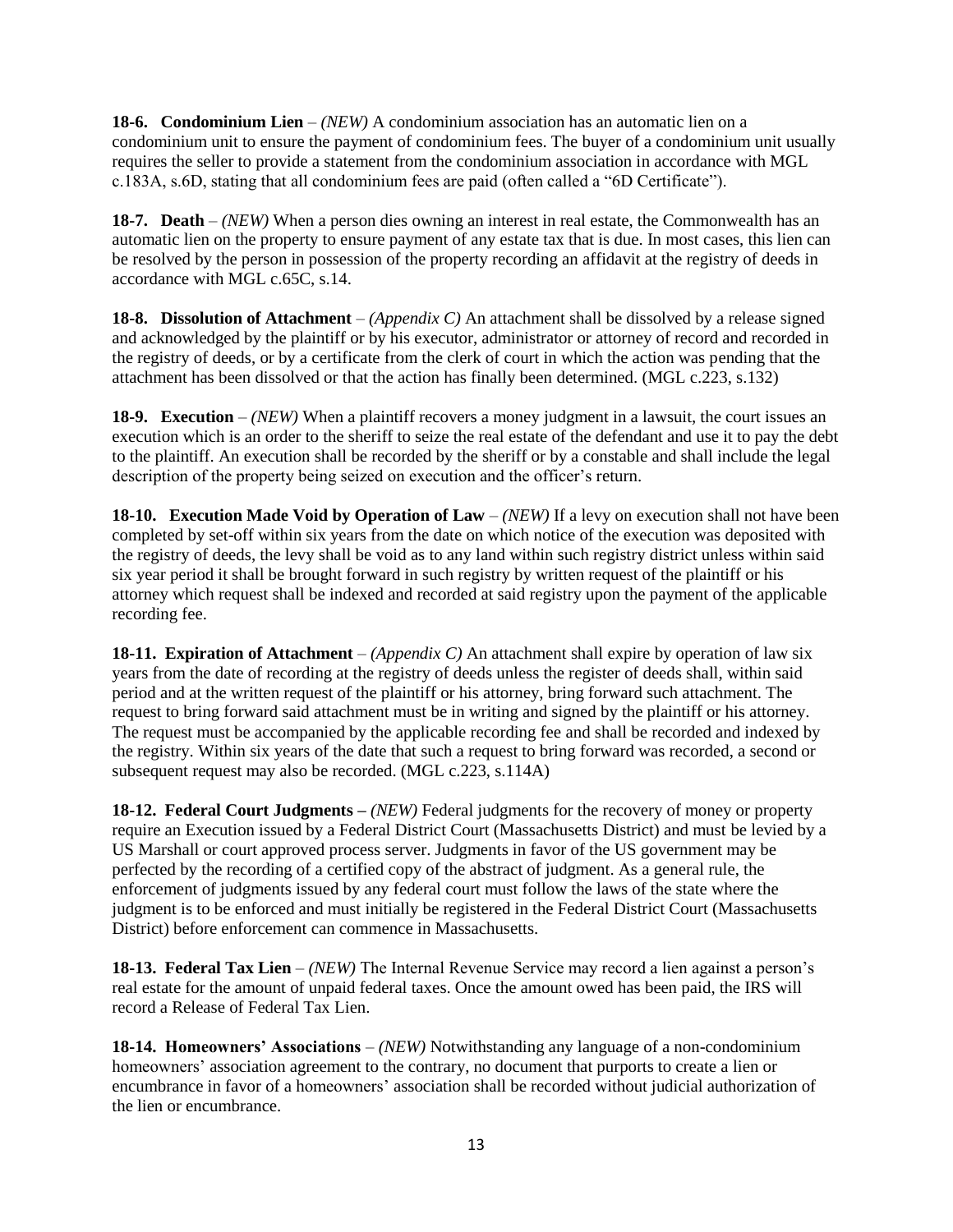**18-15. Judgments** – *(NEW)* Certified copies of judgments affecting the title to real property issued by a Massachusetts state court or a Federal Bankruptcy Court (Massachusetts District) or a Federal District Court (Massachusetts District) are acceptable for recording, with a memorandum of the town where the land lies and a description thereof sufficiently accurate for identification if the record of the judgment or decree does not give those particulars (MGL c.184, s.17). Judgments for monetary damages are not recordable and must be recorded in the form of an execution unless the judgment is in favor of the United States.

**18-16. Lis Pendens** – *(7-7, Appendix C)* When a lawsuit that may affect title to real estate is commenced, either party may request the judge to authorize a "notice of *lis pendens*" which means "suit pending." No *lis pendens* shall be recorded at the registry of deeds unless it (1) is part of an action commenced in a Massachusetts court or in a Federal Court (Massachusetts District); (2) contains the names of the parties to the proceeding, the court in which it is pending, the date of the writ or other commencement thereof, the name of the town where the affected real property lies and a description of such real property sufficiently accurate for identification; (3) has been endorsed by a justice of the court before which the action is pending; and (4) is accompanied by an affidavit to the effect that the moving party has served notice of the allowance of such motion by certified mail addressed to all other parties prior to the recording of the memorandum.

**18-17. Massachusetts Tax Lien** – *(NEW)* The Massachusetts Department of Revenue (DOR) may record a lien against a person's real estate for the amount of unpaid state taxes. Once the tax has been paid, the DOR will record a Release of Massachusetts Tax Lien.

**18-18. Mechanic's Lien** – *NEW)* A person who does work on or provides material for real property may obtain a lien without initial judicial authorization in accordance with MGL c.254. A mechanic's lien is created by recording a notice of contract and then a statement of account. The claimant must also commence a lawsuit within a set period of time. The procedure for obtaining a mechanic's lien is a complicated one. Please consult MGL c.254 for the specific requirements.

**18-19. Medicaid Lien** – *(NEW)* When a person receives Medicaid (often by going into a nursing home and having the state pay for his care), the Commonwealth has an automatic lien on that person's real estate. After the person dies, the Commonwealth is entitled to reimbursement for the cost of care from the value of the real estate.

**18-20. Out of State Liens** – *(NEW)* In general, a court or agency from outside of Massachusetts lacks jurisdiction to encumber real property located within Massachusetts, so liens, judgments, orders, executions, and other encumbrances from a foreign court or agency should not be recorded unless there is some Constitutional or statutory exception that specifically authorizes the recording of the proffered document.

# 19. Multifunctional/Multiple Documents

**19-1. Multiple Fees for Single Document** - *(NEW, but see 7-8)* Any document that includes multiple references to more than one other document, intending or attempting to assign, discharge, release, partially release, subordinate or notice those other documents, shall be separately indexed and separately assessed an additional fee for each such reference. (MGL c.262, s.38 and c.44B, s.8)

**19-2. Multiple Documents Attached as Exhibits** – *(7-9)* A document that is otherwise recordable on its own (or a photocopy of such a document) shall not be recorded as an attachment to another document but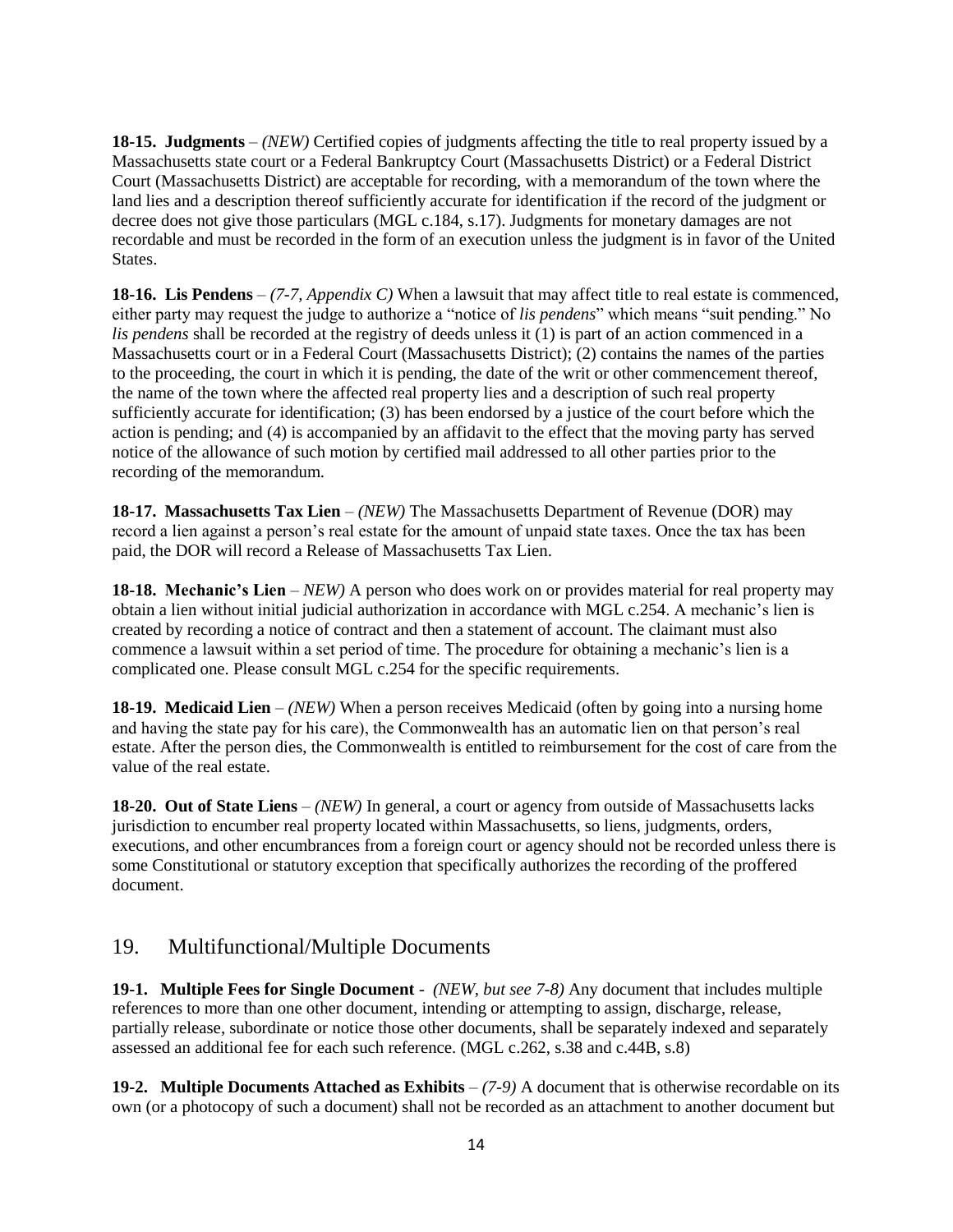must be recorded on its own as a separate document. Examples of document combinations that would be prohibited by this practice include, but are not limited to the following combinations:  $Dead + 6D$ Certificate, Deed + Trustee Certificate, Deed + Vote, Deed + Power of Attorney, Deed + Death Certificate, Mortgage + 6D Certificate, Mortgage + Collateral Assignment of Rents & Leases, Mortgage + Trustee Certificate, Affidavit re Estate Tax + Death Certificate. An Attorney Affidavit filed in accordance with MGL c.183, s.5B is exempt from this section.

## 20. Plans

**20-1. Amended Plans** – *(6-7)* No register of deeds shall accept for recording a notice of modification, amendment or rescission of approval of a plan of a subdivision unless such notice contains a statement by the planning board that such modification, amendment or rescission does not affect any lot or rights appurtenant thereto in such subdivision which lot was conveyed or mortgaged in good faith and for valuable consideration subsequent to the approval of the subdivision plan. (MGL c.41, s.81X)

**20-2. Condominium Floor Plans** – *(NEW, but see 6-3)* A master deed must include "a set of the floor plans of the building or buildings, showing the layout, location, unit numbers and dimensions of the units, stating the name of the building or that it has not a name, and bearing the verified statement of a registered architect, registered professional engineer, or registered land surveyor, certifying that the plans fully and accurately depict the layout, location, unit number and dimensions of the units as built." However, for the required floor plans to be accurately and legibly reproduced on standard registry of deeds equipment, the floor plans should be presented for recording as plans printed on mylar material in accordance with the Plan Regulations contained herein, and not as a paper attachment to the master deed. (MGL c.183A, s.8)

**20-3. Municipal Lien Certificates & Subdivision Plans** – *(6-2)* No definitive subdivision plan (i.e. any subdivision plan which does not contain the phrase "Approval not required" over the signature of the applicable Planning Board) shall be accepted for recording unless it is accompanied by a municipal lien certificate indicating that all taxes, assessments, and charges then assessed against the land shown on the plan have been paid in full. (MGL c.60, s.23).

**20-4. Plan Attached to Document** – *(6-4)* A copy of a plan that is to be recorded as an attachment to another document must be on white paper that is no smaller than 8.5 inches by 11 inches and no larger than 8.5 inches by 14 inches. Plans recorded in accordance with this section are exempt from the registry's plan regulations. A document with a plan attached shall not be considered to be a "multiple document" for the calculation of the recording fee for that document.

**20-5. Plan Regulations** – *(Appendix B)* No plan shall be recorded unless it complies with the following regulations:

1. **Size of Plan.** Plan sizes shall be a minimum of eight and one-half inches by eleven inches (8  $1/2$ " x 11") and a maximum of twenty-four inches by thirty-six inches (24" x 36")

2. **Plan Material.** Plans being presented for recording shall be on linen or polyester film ("mylar"), single matte with a thickness of 3 mils (i.e., .003 inches), and must have an opacity so as to allow consistent computer scanning and Diazo and microfilm reproduction.

3. **Type of Ink.** All plans shall be prepared using a compatible ink with excellent cohesiveness which will produce a permanent bond and result in a plan with long term durability. All signatures must be in black India ink or its equal.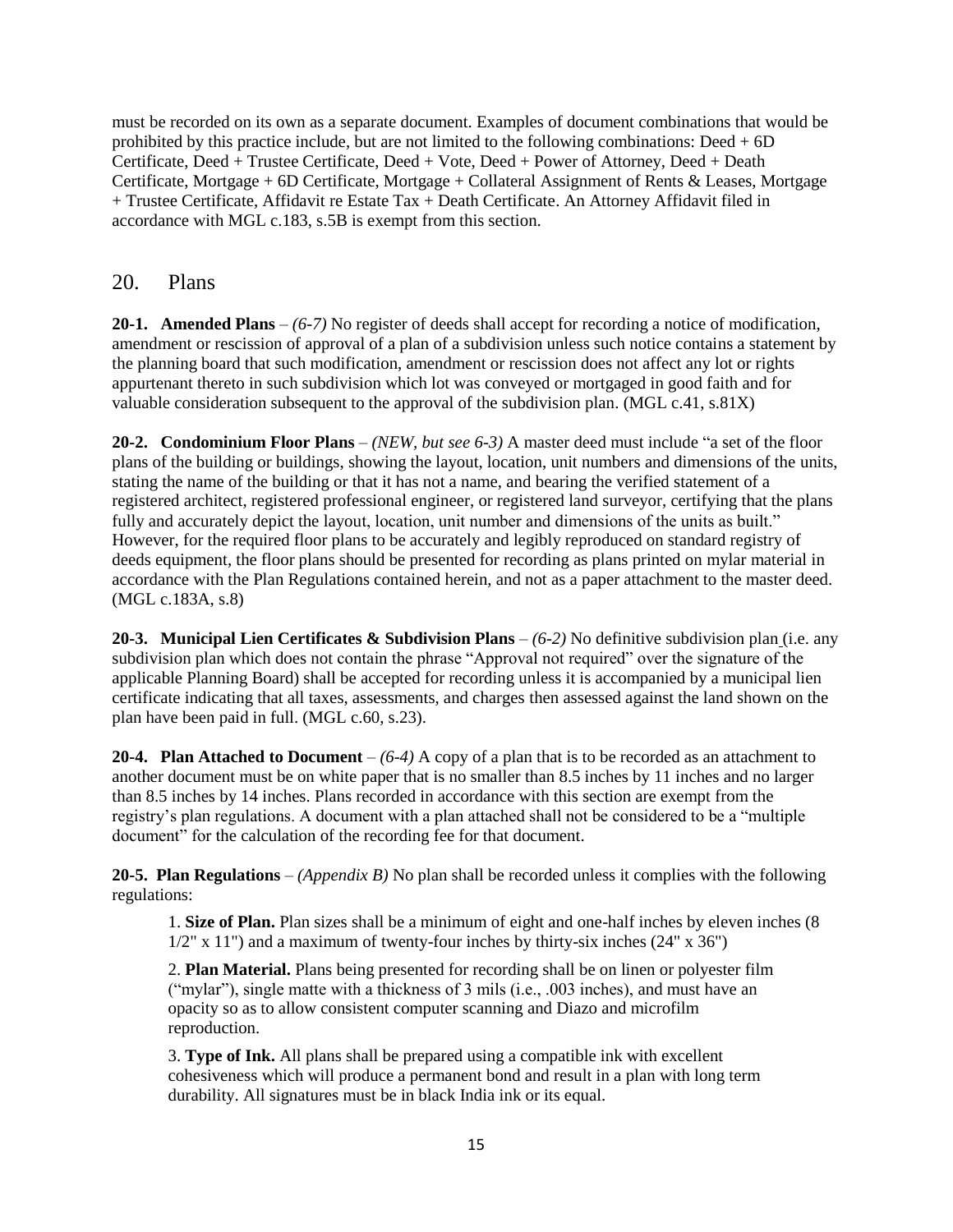4. **Plan Reproductions.** Linen or polyester reproductions shall be accepted for recording provided they contain original signatures and comply with the other requirements for the recording of plans.

5. **Borders.** Each plan shall have three quarter inch (3/4") borders.

6. **Size of Letters.** The minimum letter size on plans presented for recording shall be oneeighth  $(1/8)$  if free-hand lettering is used and one-tenth inch  $(1/10)$  if lettering guides are used.

7. **Graphic Scale.** Each plan presented for recording shall include a graphic scale.

8. **Recitations or Certifications.** Each plan shall have an area reserved to receive planning board recitation or contain a surveyors certification as per Chapter 380, Acts of 1966 (MGL c.41, s.81x).

9. **"Registry Square."** Each sheet of each plan shall have a three and one-half (3 1/2") square

10. **Certification Clause.** Each plan must contain a certification clause signed by the person preparing the plan stating that he has conformed with the rules and regulations of the Registers of Deeds in preparing the plan.

11. **No Tape or Raised Print.** No tape adhesion or the like shall be placed on any plan presented for recording or registration. Plans presented for recording shall not contain any raised print.

**20-6. Requirements for Recording** – *(6-6)* No plan shall be recorded unless it (1) complies with the plan regulations of the registry of deeds; and (2) is either (a) endorsed by the planning board that such plan has been approved; (b) endorsed by the planning board or its designee that approval of the plan is not required; (c) accompanied by a certificate of the clerk of the city or town that the plan is deemed approved by reason of the failure of the planning board to act; or (d) contains a statement by a registered land surveyor that the plan contains no new lines.

**20-7. Subdivision Control File** – *(6-1)* Each registry of deeds shall maintain a Subdivision Control File in which shall be entered all notices related to the Subdivision Control Act sent by the boards within a city or town responsible for the implementation and enforcement of said act, including copies of the rules and regulations of such boards, a list of all board members and a list of individuals who are authorized to sign Approval Not Required plans. It is the responsibility of the respective boards of each city or town to forward this information to the registry of deeds. (MGL c.41, s.81X)

21. Purchase and Sale Agreement

**21-1. Recording Purchase and Sale Agreement** – *(Appendix C)* No purchase and sale agreement shall be recorded unless the signature of at least one of the parties agreeing to sell the real estate has been acknowledged. (MGL c.184, s.17A)

## 22. Redaction

**22-1. Redacting Portions of Documents** – *(7-10)* – The register of deeds shall have the authority to redact any information from any document found to be recorded or presented to be recorded which does not meet the requirements of these standards or of any regulation or statute. (MGL. c.66 and c.4)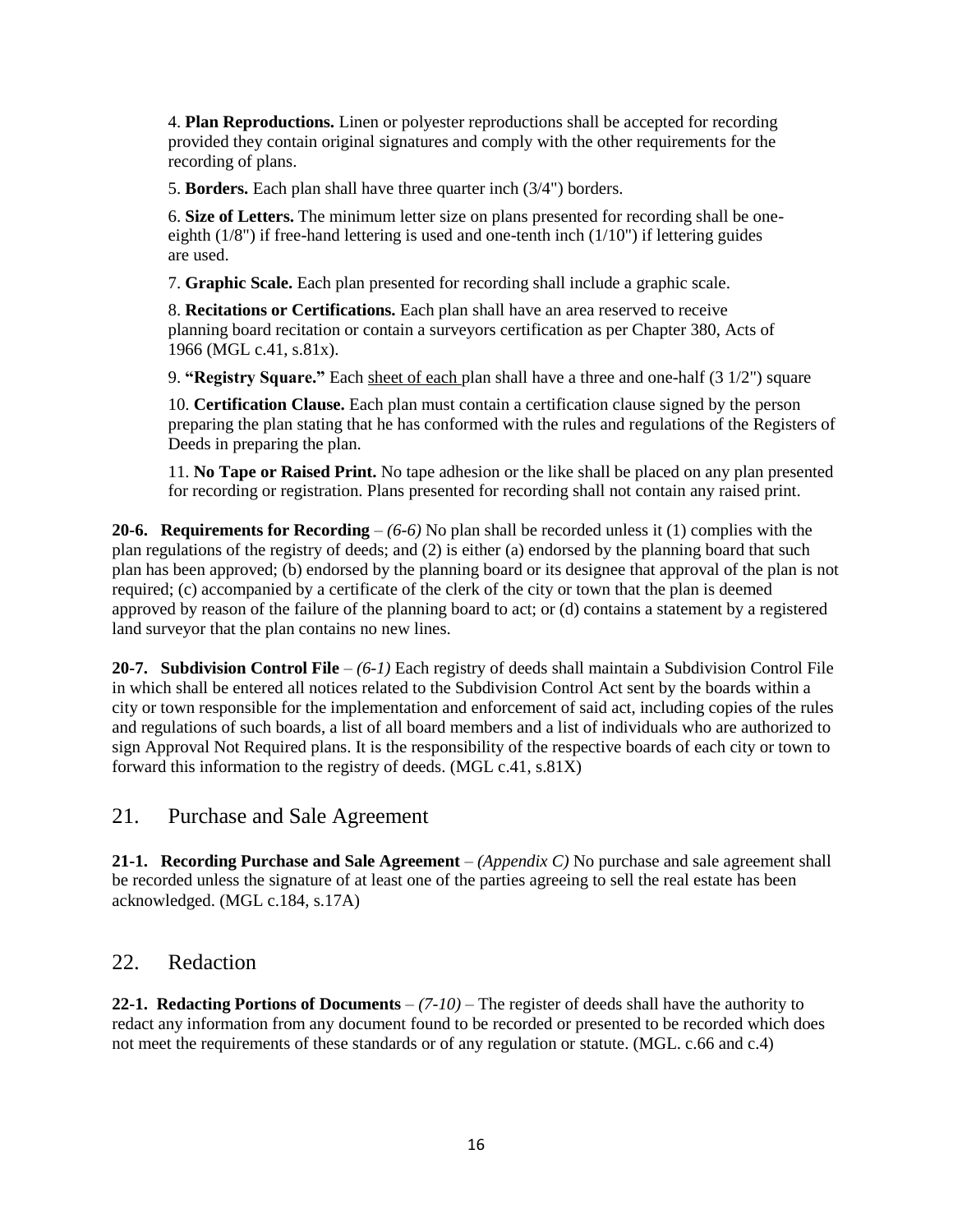# 23. Registered Land

**23-1. Application of Deeds Indexing Standards** – *(8-1)* These indexing standards shall apply to registered land as suggested methods of indexing documents. Any time a conflict exists between these standards and Land Court Guidelines, policies, practices or statutes, the Land Court procedures shall be followed.

**23-2. Erroneous Recording of Registered Land** – *(7-4)* The customer is responsible for determining whether a document should be recorded in the registered land section or the recorded land section of the registry. If a document is recorded "on the wrong side," the customer is solely responsible for taking the necessary steps to correct the erroneous recording.

**23-3. Land Court Guidelines** – *(NEW)* Procedures and practices followed by the Registered Land Department of the registry of deeds are set by the Land Court, its memos, directives, and guidelines. On Land Court homepage (http://www.mass.gov/courts/court-info/trial-court/lc/) see "Topics" section and select Registered Land Memos from Chief Title Examiner; Land Court Rules, Guidelines and Standards; and Land Court Rules and Standing Orders.

**23-4. Registered Land Explained** – *(NEW)* Massachusetts has two separate systems of recording documents related to the ownership of land. These two systems are known as recorded land and registered land. With registered land, the registry of deeds (operating as an office of the Massachusetts Land Court), issues a certificate of title to the owner of the property and annotates the certificate with the document number of any document that affects the property. Certificates of title are assigned sequential certificate numbers and they are placed in numbered books. Each registered land document is assigned a sequential document number. Registered land documents are not assigned book and page numbers as is the case with recorded land. Instead, registered land documents become associated with one or more certificates of title.

# 24. Social Security Numbers

**24-1. Redaction of Previously Recorded Document** – *(2-2 with modifications)* Any time a social security number is discovered in a previously recorded document, the registry of deeds shall redact the number on the electronic (and on any paper) versions of the document that are available to the public.

**24-2. Social Security Numbers Not Recorded** – *(2-1 with modifications)* No document containing a social security number shall be accepted for recording unless the entire number or all but the last four digits is redacted.

**24-3. Tax Liens; Redaction of Social Security Numbers** – *(NEW)* Current IRS Directives require that the last four digits of a social security number on a Federal Tax Lien or related document must be preserved and not fully redacted.

# 25. Time of Recording

**25-1. Deemed to be Recorded** – (*NEW)* A document is deemed to be recorded at the moment that the register of deeds assigns to the document an instrument number, or a book and page number, as the case may be. (MGL c. 36, s.14b)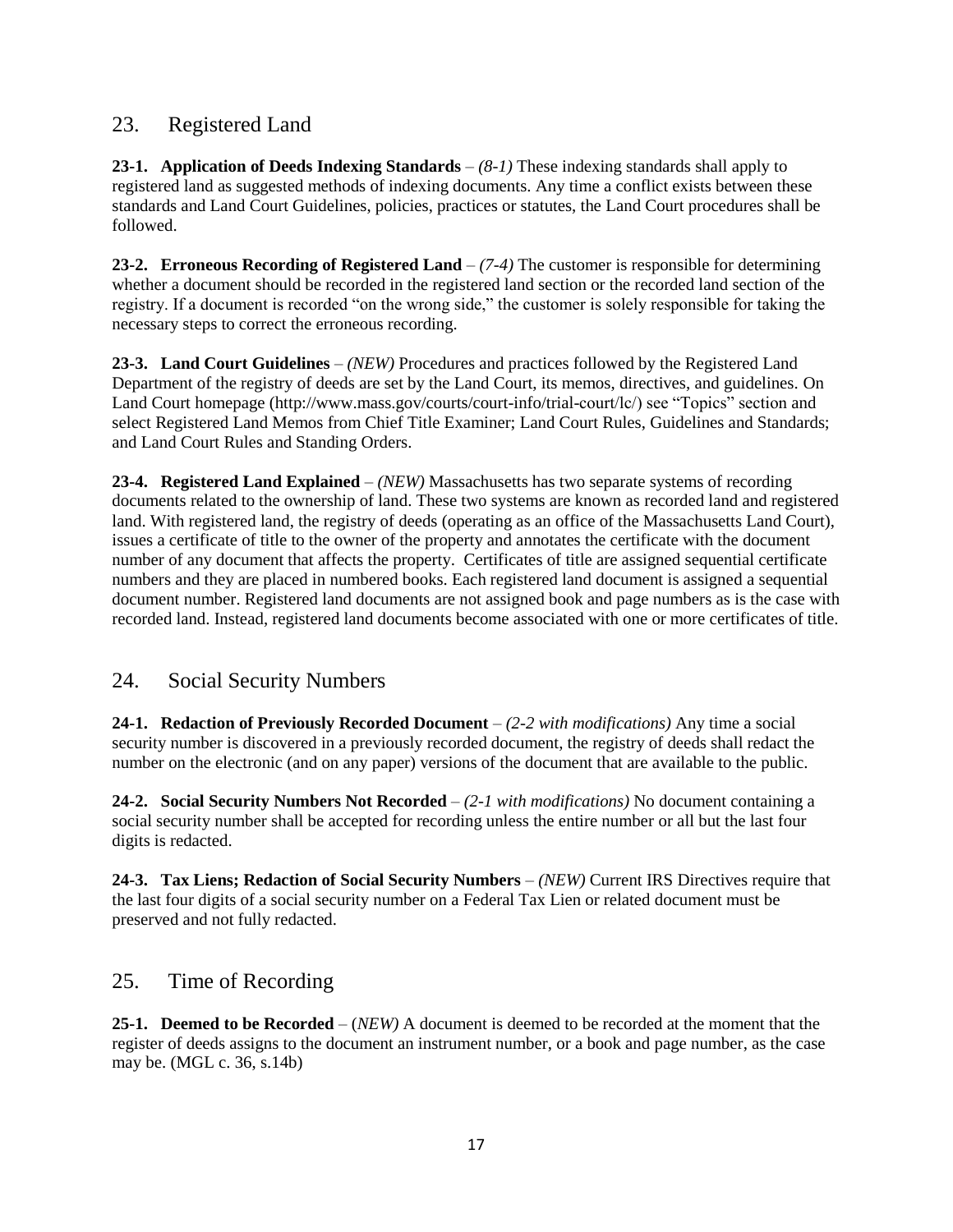#### 26. TRUSTS

**26-1. Certificate of Trust** – *(5-2)* A certificate sworn to or stated to be executed under the penalties of perjury, and in either case signed by a person who from the records of the registry of deeds or of the registry district of the land court, for the county or district in which real estate owned by a nontestamentary trust lies, appears to be a trustee thereunder and which certifies as to: (a) the identity of the trustees or the beneficiaries thereunder; (b) the authority of the trustees to act with respect to real estate owned by the trust; or (c) the existence or nonexistence of a fact which constitutes a condition precedent to acts by the trustees or which are in any other manner germane to affairs of the trust, shall be binding on all trustees and the trust estate in favor of a purchaser or other person relying in good faith on the certificate. The certificate most recently recorded in the registry of deeds for the county or district in which the real estate lies shall control. (MGL c.184, s.35)